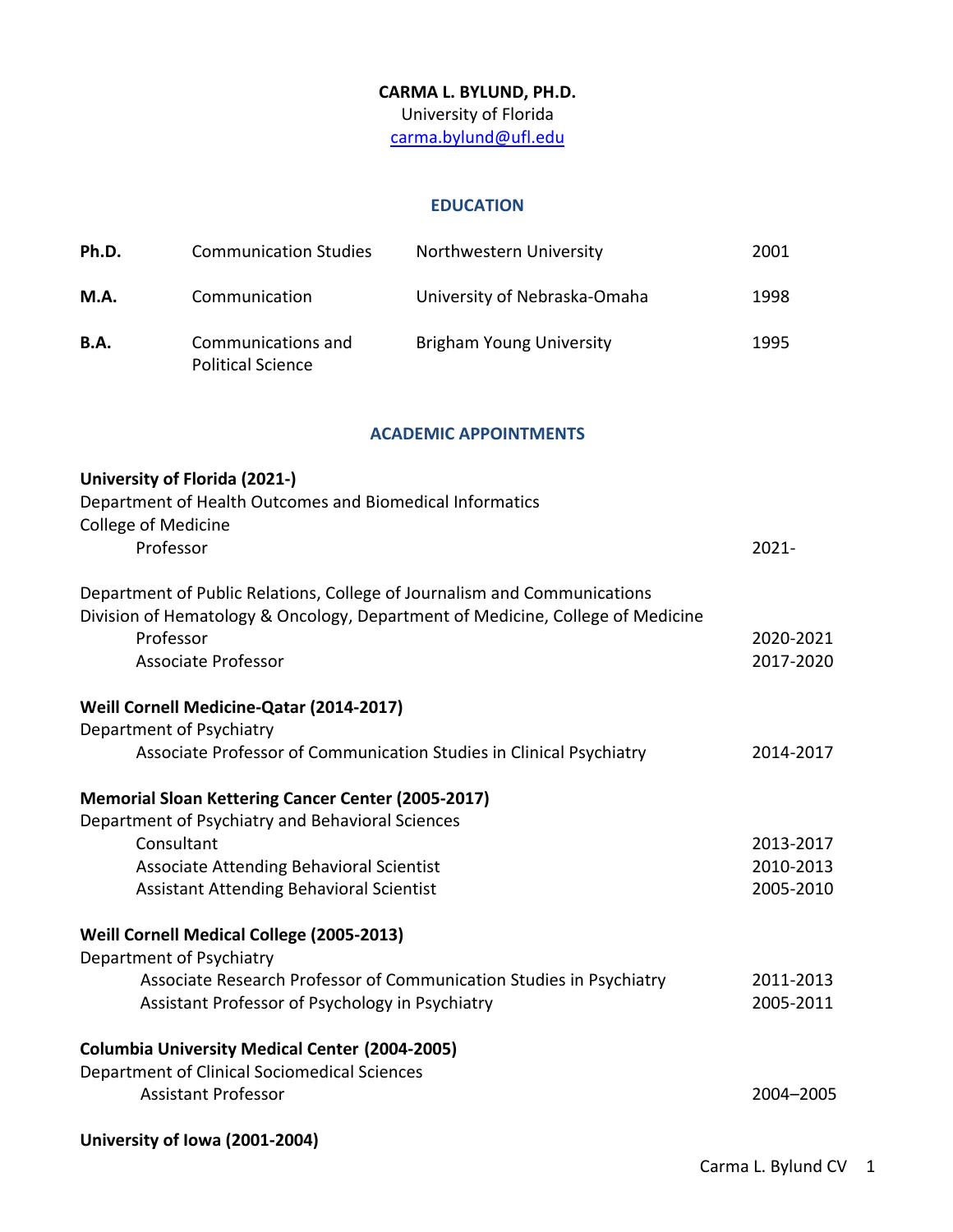| Department of Communication Studies, College of Liberal Arts & Sciences |           |
|-------------------------------------------------------------------------|-----------|
| Department of Community and Behavioral Health, College of Public Health |           |
| <b>Assistant Professor</b>                                              | 2001-2004 |

#### **ADMINISTRATIVE APPOINTMENTS**

| $2021 -$  |
|-----------|
| $2021 -$  |
| $2020 -$  |
| 2013-2017 |
| 2009-2013 |
| 2004-2005 |
|           |

## **CERTIFICATES AND COURSEWORK**

| National Cancer Institute Multi-Level Training Institute                                                                                                                                                                         | 2020      |
|----------------------------------------------------------------------------------------------------------------------------------------------------------------------------------------------------------------------------------|-----------|
| Completed coursework at Mailman School of Public Health, Columbia University:<br>Cancer Epidemiology (Fall 2011); Issues and Approaches in Health Policy & Management<br>(Spring 2011); Introduction to Epidemiology (Fall 2010) | 2010-2011 |
|                                                                                                                                                                                                                                  |           |

Association of American Medical Colleges, Early Career Women Faculty Professional 2008 Development Seminar, Washington D.C.

# **AWARDS/HONORS**

| <b>UF Trust Scholar</b>                                          | 2021                 |  |
|------------------------------------------------------------------|----------------------|--|
| Faculty Research Award, College of Journalism and Communications | 2019                 |  |
| Fellow, Academy of Communication in Healthcare                   | 2016                 |  |
| Best Quality Poster, 3rd Qatar Internal Medicine Conference      | 2016                 |  |
|                                                                  | Carma L. Bylund CV 2 |  |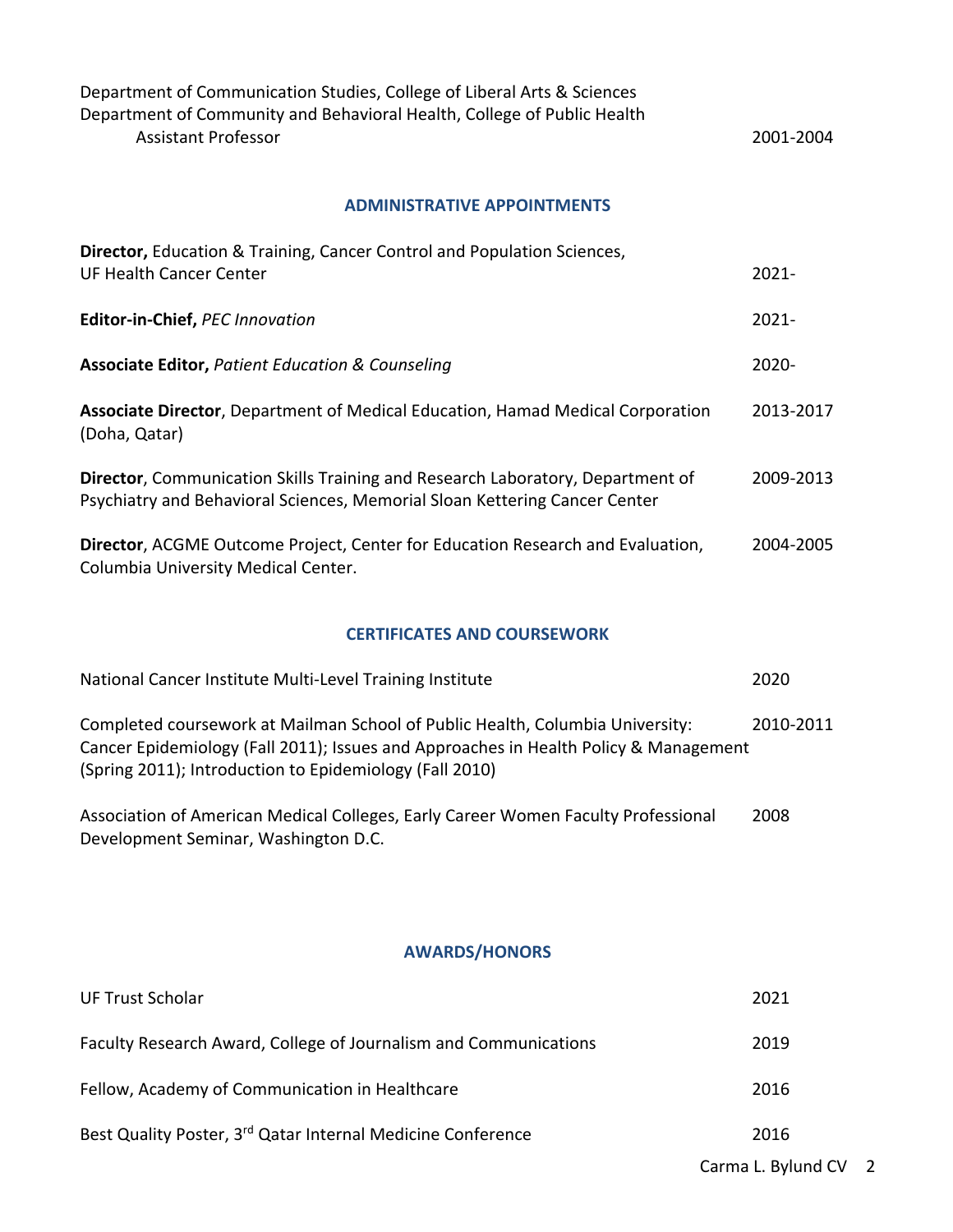| Alan Stoudemire Award for Innovation and Excellence in Psychosomatic Medicine<br><b>Education: The Comskil Training Program</b> | 2010      |
|---------------------------------------------------------------------------------------------------------------------------------|-----------|
| Recipient, NIH Loan Repayment Award                                                                                             | 2006-2011 |
| Top Three Paper, Health Communication Division, Western States Communication<br>Association                                     | 2003      |
| Alumni Achievement Award, University of Nebraska-Omaha                                                                          | 2002      |
| Top Paper, Interpersonal Division, Central States Communication Association                                                     | 2001      |
| Outstanding Graduate Student of the Year, University of Nebraska-Omaha                                                          | 1998      |

## **RESEARCH SUPPORT**

## **CURRENT SUPPORT**

The Leukemia & Lymphoma Society *Understanding Older Adults' Cancer Experiences, Support Needs and Communication Needs* MPIs: Fisher/Bylund 09/01/21-08/31-22

The Leukemia & Lymphoma Society/Bristol Myers Squibb, Amgen, Abvie, and Astra Zenca *Enhancing access to cancer clinical trials among underrepresented patients by building the capacity of primary care providers* MPIs: Weiss/Bylund 04/01/21-03/31/23

State of Florida/Ed and Ethel Moore Alzheimer's Disease Research Program *Communication of dementia diagnoses: Investigating patient, family, & clinician experiences and developing best practices* MPIs: Armstrong/Bylund 05/05/20-4/30/23

The Leukemia & Lymphoma Society/The Carolan Research Institute *Improving family and healthcare communication for caregivers of parents with blood cancer* PI: Bylund 07/01/19-12/31/21

NIH R37 CA234030 *Text and talk: A multi-level intervention to increase provider HPV vaccine recommendations* PI: Staras; Role: Co-I 07/01/19-06/30/26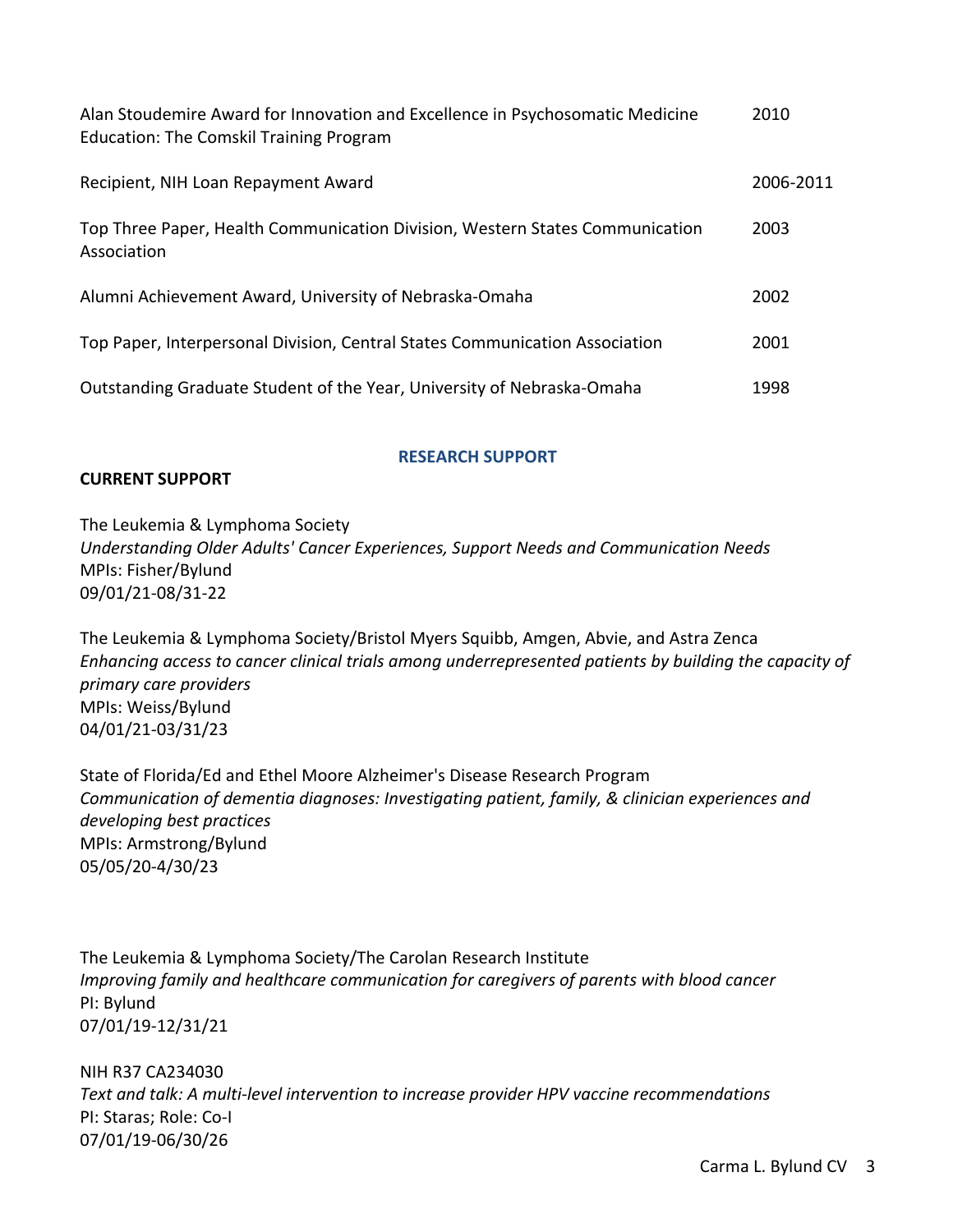NIH K08 CA248972 *Adequate selection of patients for thyroid biopsy: evaluation of a shared decision-making conversation aid.* PI: Singh Ospina; Role: Co-I/Mentor 07/01/20-06/30/25

Dutch Cancer Society *Dr Google in the consultation room – how does cancer patients' internet use affect clinician-patient communication and patients' well-being?* PI: Smets; Role: Advisor

University of Florida Health Cancer Center Community Engagement Pilot Study *Improving head and neck cancer treatment with community engagement* PI: Staras; Role: Co-I 11/1/20-10/31/21

University of Florida Health Cancer Center *Developing a healthy communication practice (HCP) toolkit for mothers diagnosed with breast cancer and their young-adult daughter caregivers* MPIs: Fisher/Bylund 06/30/2020-06/29/2021

#### **PAST SUPPORT**

University of Florida Clinical and Translational Science Institute *Doctor-patient cancer communication through telemedicine during COVID-19* PI: Carma Bylund 05/26/20-03/31/21

College of Journalism and Communication Dean's Seed Grant *Patients' experiences with online information seeking and discussing online cancer information with their doctors: The UFHCC catchment area* PI: Carma Bylund 04/01/19-06/30/20

Gilead Sciences Inc. *Gilead lift: Preparing blood cancer patients and caregivers to communicate with their doctors about clinical trials* PI: Elisa Weiss; Role: Consultant 01/01/19-12/31/19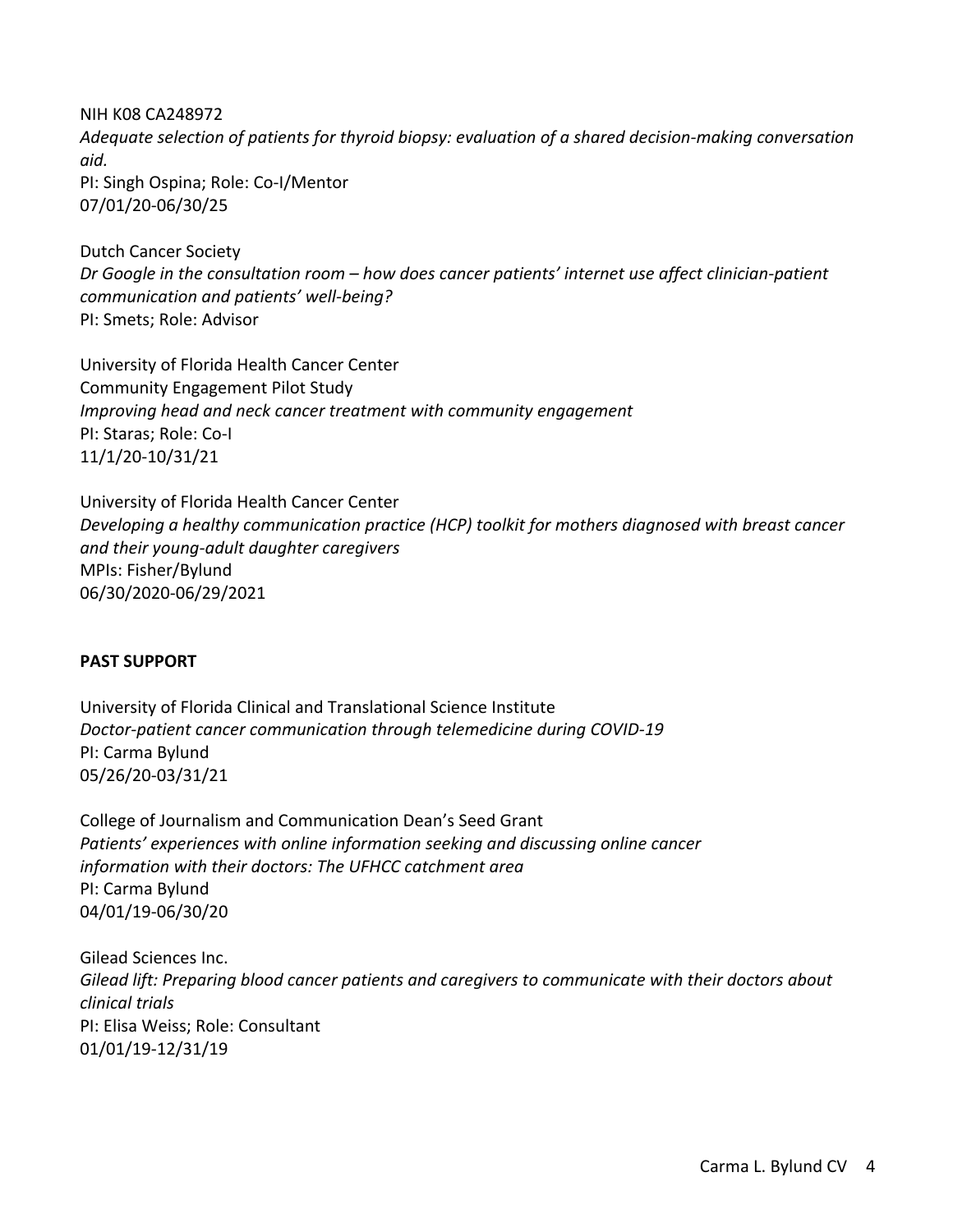UF CTSI Learning Health Systems Award *Inpatient delirium risk identification and assessment (Subproject: Provider-patient communication)* MPIs: Price/Teague/Bylund 5/31/18-11/30/19

UFHCC Pilot Project Award – Cancer Population Sciences Program Collaborative Team Grant *Analysis of processes and products of dignity therapy for elderly cancer patients: A feasibility study* MPIs: Bylund/Bluck 12/01/17-08/31/19

UF STEM Translational Communication Center/CTSI Translational Pilot Grant *Engaging parents and adolescent/young adult stakeholders to develop a mental health communication tool* PI: Flood-Grady; Role: Co-I/Mentor 06/01/18-05/31/19

UFHCC Pilot Project Award – Cancer Population Sciences Program Mentored Scientist Grant *Incorporating patient-centered communication in secure messaging with cancer patients* PI: Alpert; Role: Co-I; Mentor 12/01/17-11/30/18

UFHCC Pilot Project Award – Cancer Population Sciences Program Collaborative Team Grant *Tailoring HPV vaccination intervention strategies to local area needs* PI: Staras; Role: Co-I 12/01/17-11/30/18

Hamad Medical Corporation, Academic Health System Innovation Seed Funding Awards *Improving patients' communication skills through an innovative mobile app* PI: Carma Bylund 03/14/14-06/30/17

NIH R21 CA202793 *Provider training in empathic communication skills to reduce lung cancer stigma* MPIs: Jamie Ostroff and Smita Banerjee; Role: Consultant 09/01/16-08/31/18

NIH R03 CA193986 *Empathic physician communication and stigma in lung cancer patients* PI: Megan Shen; Role: Consultant 07/01/15-06/30/17

NIH R01 CA151899 *Communication skills intervention to promote transition to survivorship* MPIs: David Kissane and Steve Horwitz; Role: Co-I 07/05/11-04/30/16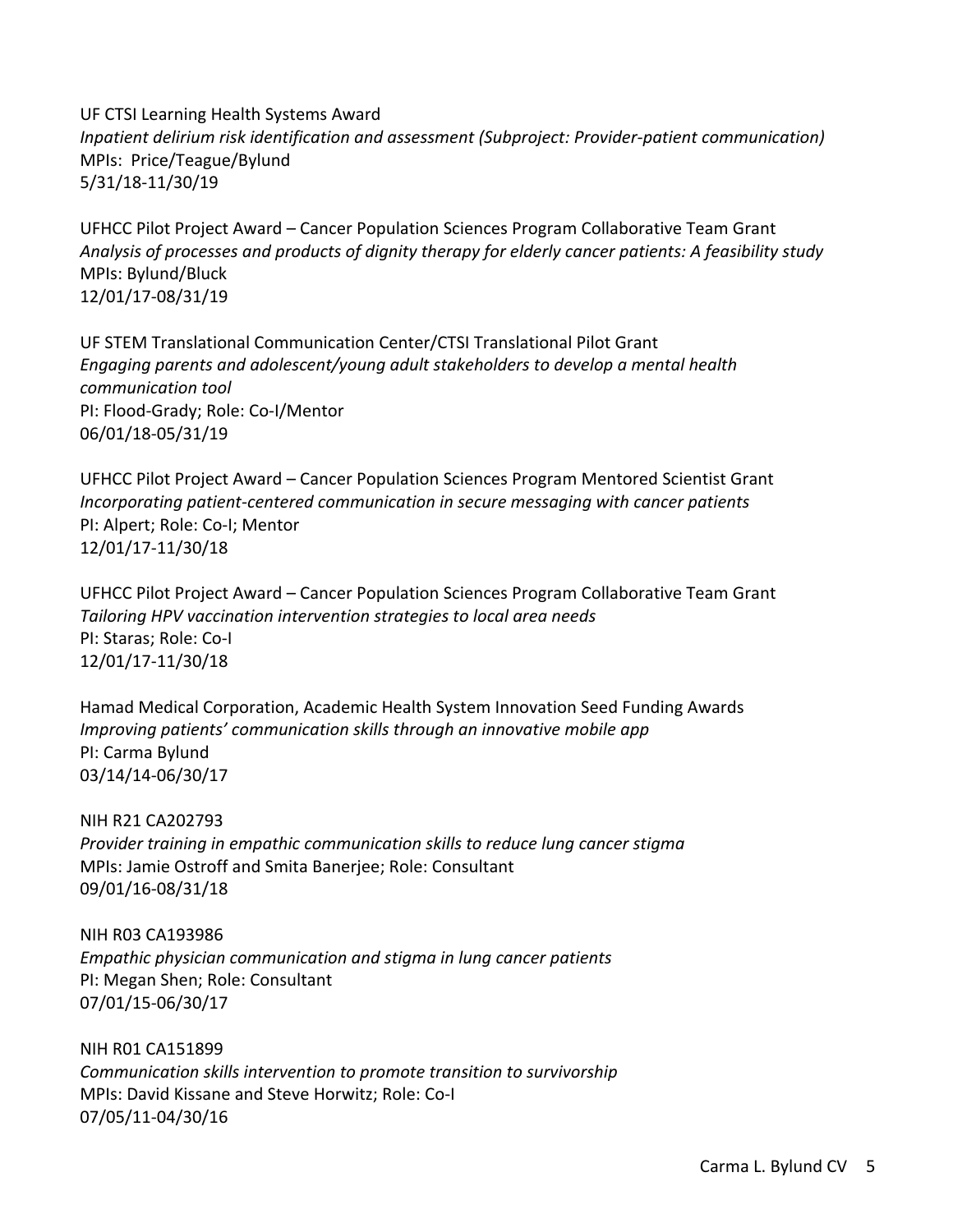NIH R25 CA134252 *Communication education program for oncology* PIs: David Kissane; Carma Bylund; Roles: Co-I and PI 05/01/10-04/30/15

Arthur Vining Davis Foundations *A training model to advance support of the family support of the family as a caregiving system in the inpatient oncology system* PI: Talia Zaider; Role: Co-I 04/01/12-04/30/14

NIH K07 CA140778 *Doctor-patient communication about CRC screening and health disparities*  PI: Carma Bylund 07/01/10-08/30/13

NIH R21 CA139018 *Communication patterns in cancer screening navigation with African Americans* PI: Hayley Thompson; Role: Co-I 06/01/09-05/31/11

NIH 1U54 CA137788 *CCT-link: Enhancing primary care physicians' capacity to improve cancer patients' access to therapeutic clinical trials* PI: Tim Ahles/Karen Hubbard; Role: Co-PI (Pilot Project) 09/21/08-06/20/13

NIH R03 CA130591 *Doctor-Patient communication about cancer-related internet information and its effect on patient satisfaction and anxiety* PI: Carma Bylund 04/1/08-03/31/10

NIH R03 CA130598 *Enhancing informed consent to cancer clinical trials: Development and evaluation of a question prompt list* PI: Richard Brown; Role: Co-I 09/04/07-08/31/10

Kenneth B. Schwartz Center *Train-the-trainer program for communication skills* PI: David Kissane; Role: Co-I 06/01/04-06/01/09

OKI Data Americas, Inc. *Breast cancer genetic risk communication* PI: David Kissane; Role: Co-I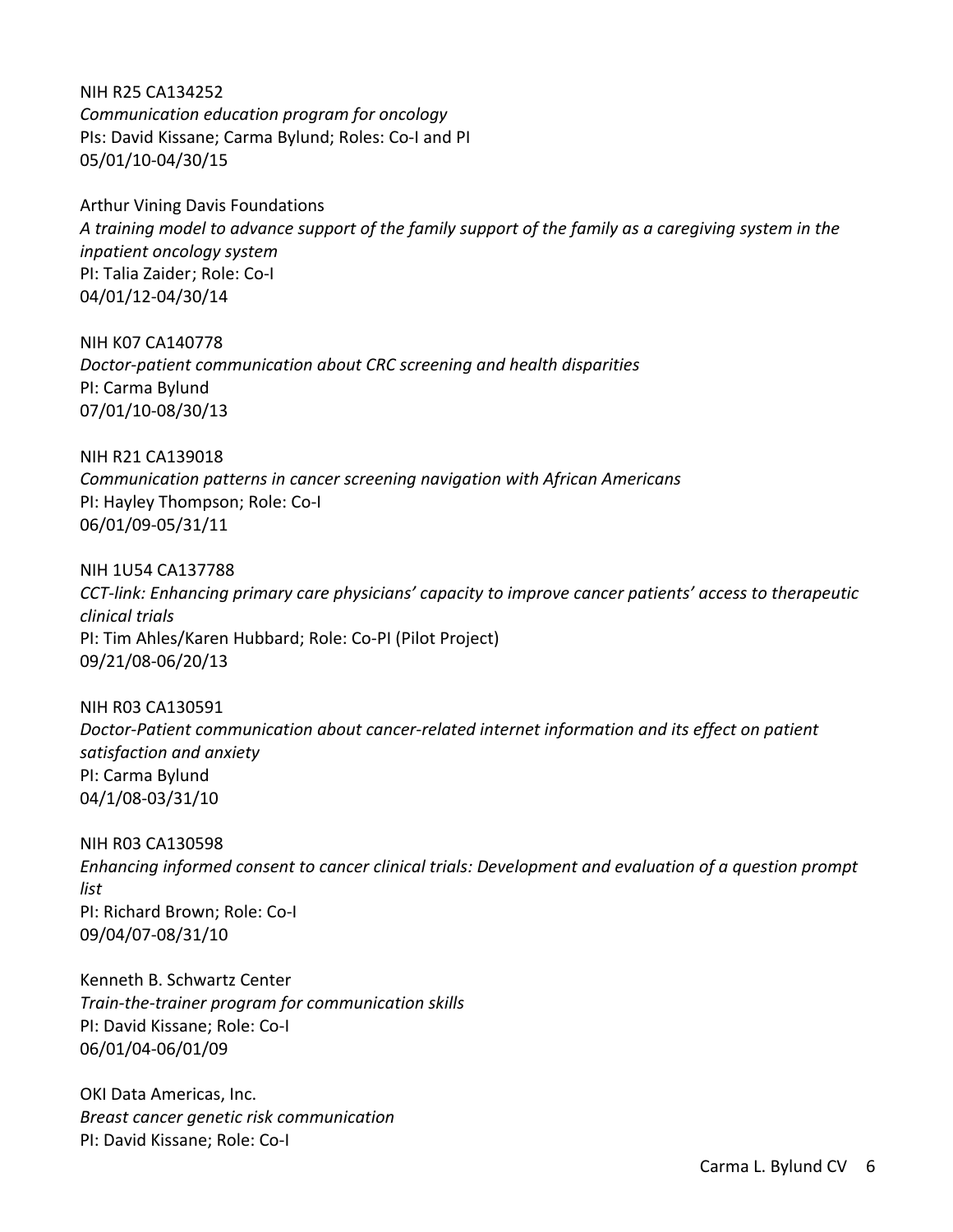04/01/07-09/01/09

Arthur Vining Davis Foundations *Communication skills training and research initiative* PI: David Kissane**;** Role: Co-I 04/01/07-04/01/09

T.J. Martell Foundation *Efficacy and feasibility of a novel curriculum for communication skills training workshops for cancer patients* PI: Carma Bylund 01/01/07-12/31/08

Josiah Macy, Jr. Foundation *Train-the-trainer program for cancer communication* PI: David Kissane**;** Role: Co-I 03/01/07-09/01/09

T.J. Martell Foundation *Seeking informed consent to Phase I cancer clinical trials: Identifying oncologists' communication styles* PI: Richard Brown; Role: Co-I 01/01/07-12/31/09

#### **RESEARCH CONSULTANCIES**

| The Leukemia & Lymphoma Society                                                                     | 2020-Current             |
|-----------------------------------------------------------------------------------------------------|--------------------------|
| <b>CLL Cancer Caregivers</b>                                                                        |                          |
| The Leukemia & Lymphoma Society                                                                     | 2018-2019                |
| Transitions into Survivorship Care: Caregivers' Experiences, needs, and preferences                 |                          |
| Amgen                                                                                               | March 2018; January 2019 |
| Member of scientific advisory boards on physician-patient communication                             |                          |
| <b>Research to Practice</b>                                                                         |                          |
| Consulted on patient communication issues and survey design                                         | 2006-2007                |
| <b>Short Course in Integrative and Organ Systems</b>                                                | 2005-2013                |
| Education research consultant, managing annual course evaluations for this NIH-funded course at the |                          |
| University of Nebraska Medical Center                                                               |                          |

# **AUTHORED PUBLICATIONS**

#### **Peer Reviewed Articles (128 total)** *h-index: 39*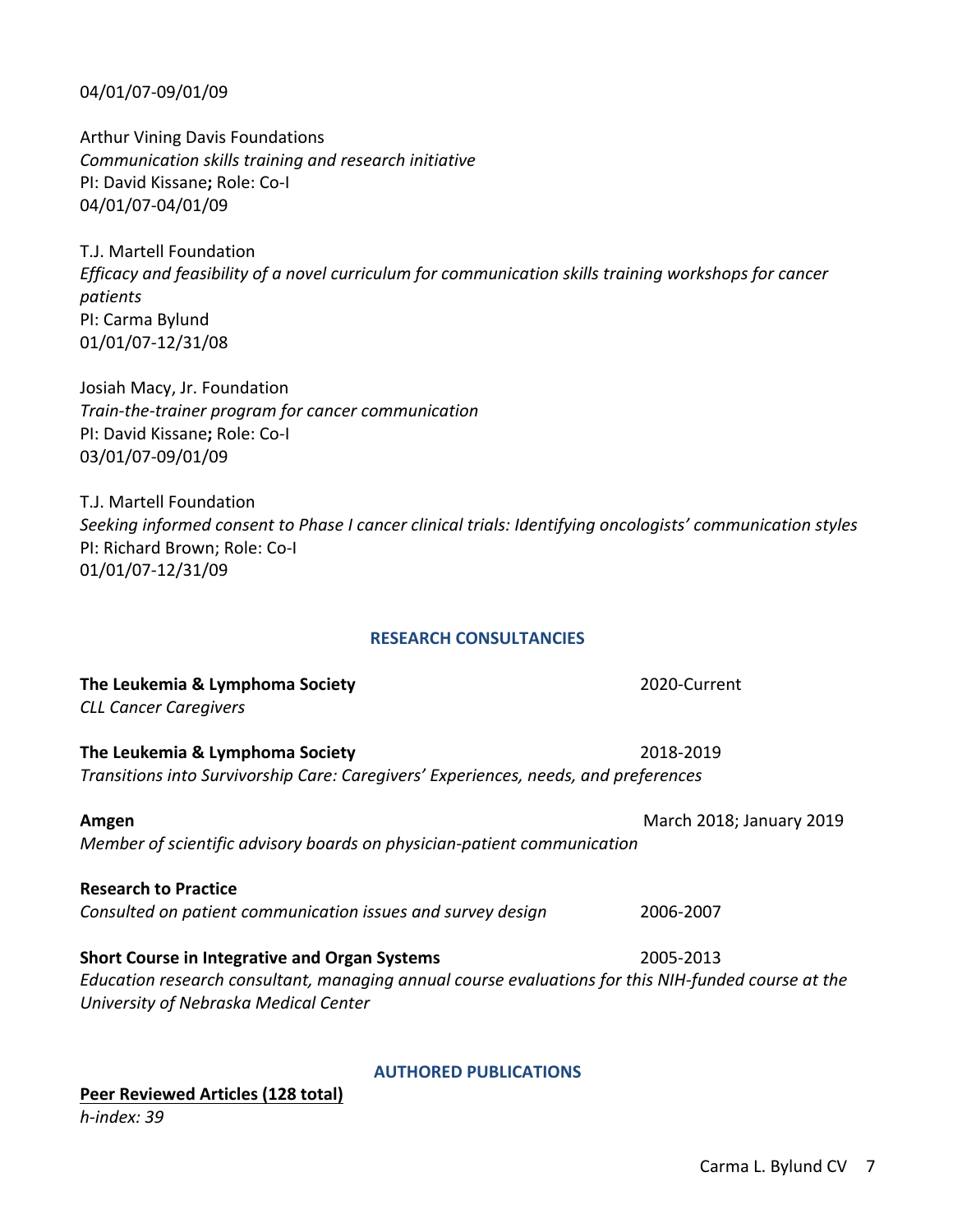- 1. Kastrinos A, **Bylund CL**, Mullis MD, Wollney E, Sae-Hau M, Weiss E, Fisher CL. Parents caring for children diagnosed with blood cancer from infancy to emerging adulthood: A lifespan perspective. *Journal of Adolescent and Young Adult Oncology.* In press.
- 2. Johnson SB, Parsons M, Dorff T, Moran MS, Ward JH, Cohen SA, Akerley W, Bauman J, Hubbard J, Spratt DE, **Bylund CL**, Swire-Thompson B, Onega T, Scherer LD, Tward J, Fagerlin A. Cancer misinformation and harmful information on Facebook and other social media: A brief report. *Journal of the National Cancer Institute.* In press.
- 3. Taylor GB, Alpert J, Waddell F, **Bylund CL**. Streaming mindfulness: Well-being and mindfulness among subscribers to a video streaming service. *Internet Interventions.* In press.
- 4. **Bylund CL,** Taylor G, Mroz E, Wilkie DJ, Yao Y, Emanuel L, Fitchett G, Handzo G, Chochinov HM, Bluck S. Empathic communication in Dignity Therapy: Feasibility of measurement and descriptive findings. *Palliative and Supportive Care.* In press.
- 5. Ho E, **Bylund CL**, Wollney E, Peterson E, Sharifi C, Wong HN, Koenig CJ. A systematic review of disclosure of complementary and integrative health (CIH) in biomedical settings. *Patient Education & Counseling.* In press.
- 6. Vasquez T, Close J, **Bylund CL**. Skills-based programs used to reduce physician burnout in graduate medical education: A systematic review. *Journal of Graduate Medical Education.* In press.
- 7. Bluck S, Mroz E, Wilkie D, Emanuel L, Handzo G, Fitchett G, Chochinov HM, **Bylund CL.** Quality of life for older cancer patients: Relation of psychospiritual distress to meaning-making during Dignity Therapy. *American Journal of Hospice and Palliative Medicine.* In press.
- 8. Armstrong MJ, Weisbrod NJ, **Bylund CL.** Strategies to improve clinician-patient communication experiences for patients with neurologic conditions. *Neurology: Clinical Practice.* In press.
- 9. Kastrinos A, Fisher CL, Mullis MD, Wollney E, Sae-Hau M, Weiss E, **Bylund CL**. A lifespan approach to understanding family caregiver experiences of a blood cancer diagnosis. *Palliative and Supportive care.* 2021; 23:1-8. PMID: 33890563
- 10. Paige SR, Bunnell BE, **Bylund CL.** Disparities in patient-centered communication via telemedicine. *Telemedicine and E-health.* In press.
- 11. Taylor GB, Radhakrishnan N, Fisher CL, Price C, Tighe P, Le T, **Bylund CL**. A qualitative analysis of clinicians' communication strategies with family members of patients experiencing hospital-acquired delirium. *Geriatric Nursing.* 2021: 42:694-699. PMID: 33831716
- 12. Fisher CL, Wright KB, Hampton C, Vasquez T, Kastrinos A, Applebaum AJ, Sae Hau M, Weiss E, Lincoln GA, **Bylund CL**. Blood cancer caregiving during COVID-19: Understanding adult child caregivers' needs. *Translational Behavioral Medicine.* 2021; 11:1187-1197. PMID: 34042962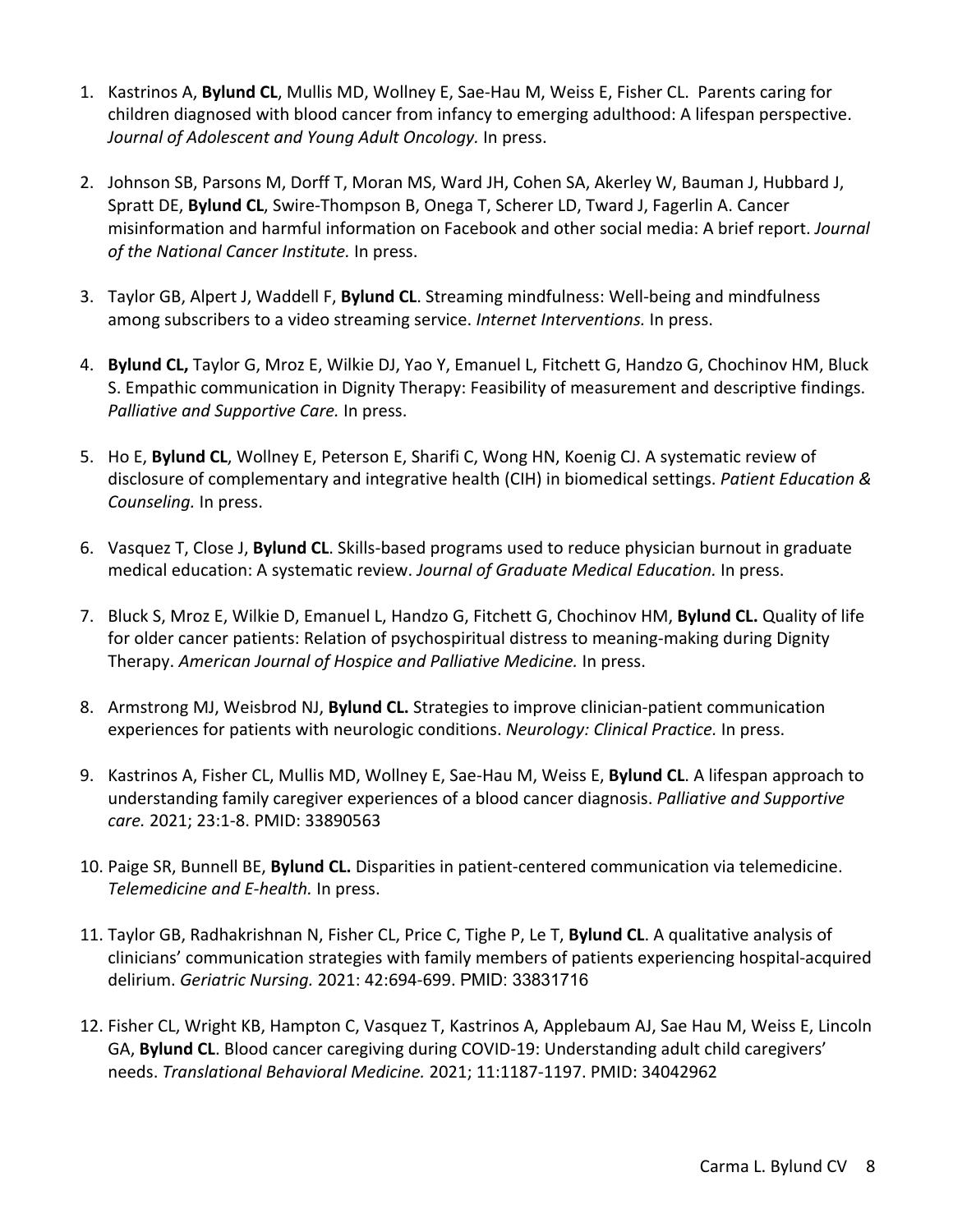- 13. Kastrinos A, Campbell-Salome G, Shelton S, Peterson EB, **Bylund CL.** PGx in psychiatry: Patients' knowledge, interest, and uncertainty management preferences in the context of pharmacogenomic testing. *Patient Education & Counseling.* In press.
- 14. Alpert JM, Wang S, **Bylund CL**, Markham MJ, Bjarnadottir RI, Lee JF, Elston Lafata J, Salloum RG. Improving secure messaging: A framework for support, partnership, & information-giving communicating electronically (SPICE). *Patient Education & Counseling.* In press.
- 15. Banerjee SC, Haque N, Schofield EA, Williamson TJ, Martin CM, **Bylund CL**, Shen MJ, Rigney M, Hamann HA, Parker PA, McFarland DC, Park BJ, Molena D, Moreno A, Ostroff JS. Oncology care provider (OCP) training in empathic communication skills to reduce lung cancer stigma. *CHEST.* 2021; 159:2040-2049.
- 16. Hoffman-Longtin K, Kerr AM, Shaunfield S, Koenig CJ, **Bylund CL,** Clayton M. Fostering interdisciplinary boundary spanning in Health Communication: A call for a paradigm shift. *Health Communication.* In press.
- 17. Fisher CL, Mullis MD, Kastrinos A, Wollney E, Sae-Hau M, Weiss E, **Bylund CL.** "Home wasn't really home anymore": Understanding caregivers' perspectives of the impact of blood cancer caregiving on the family system. *Supportive Care in Cancer.* 2021; 29:3069-3076. PMID: 33051829
- 18. Mullis MD, Kastrinos A, Wollney E, Taylor G, **Bylund CL**. International barriers to parent-child communication about sexual and reproductive health topics: A qualitative systematic review. *Sex Education.* In press.
- 19. Williamson TJ, Ostroff JS, Martin CM, Banerjee SC, **Bylund CL**, Hamann HA, Shen MJ. Evaluating relationships between lung cancer stigma, anxiety, and depressive symptoms and the absence of empathic opportunities presented during routine clinical consultations. *Patient Education and Counseling.* In press.
- 20. Paige SR, Alpert J, **Bylund CL.** Fatalistic cancer beliefs across generations and geographic classifications: Examining the role of health information seeking. *Journal of Cancer Education.* 2021; 36:3-9. PMID: 32648238
- 21. **Bylund CL**, Michaels M, Weiss E, Patel S, D'Agostino T, Binz-Scharf MC, McKee D. The impact of an online training program about cancer clinical trials on primary care physicians' knowledge, attitudes and beliefs, and behavior. *Journal of Cancer Education.* In press.
- 22. Alpert J, Markham MJ, Bjarnadottir RI, **Bylund, CL.** 21st century bedside manner: Exploring patientcentered communication in secure messaging with cancer patients. *Journal of Cancer Education.* In press
- 23. Banerjee SC, Haque N, **Bylund CL**, Shen MJ, Rigney M, Hamann HA, Parker PA, Ostroff JS. Responding empathically to patients: A communication skills training module to reduce lung cancer stigma. *Translational Behavioral Medicine*. In press.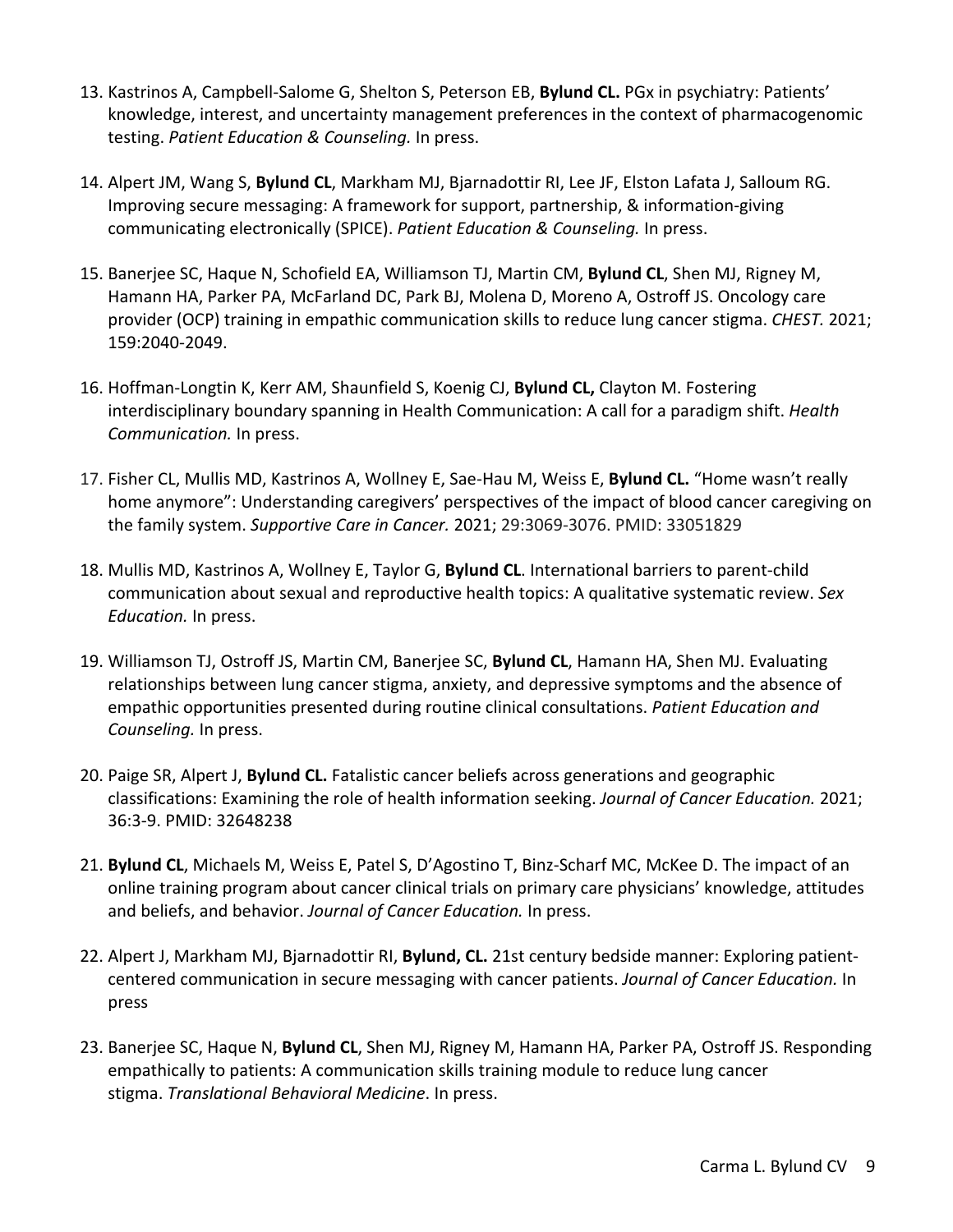- 24. **Bylund CL**, Adams KA, Sinha T, Afana A, Yassin MA, El Geziry A, Nauman A, Al Romaihi S, Anand A. The impact of a communication skills workshop on doctors' behavior over time. *Advances in Medical Education and Practice*. 2020:11 289–294.
- 25. Parker PA, Banerjee SC, Matasar MJ, **Bylund CL,** Schofield E, Li Y, Jacobsen PB, Astro AB, Leventhal H, Horwitz S, Kissane D. Cancer worry and empathy moderate the effect of a survivorship-focused intervention on quality of life. *Psycho-Oncology.* 2020: 29:1012-1018.
- 26. Linn A, Schouten B, Van Weert J, Sanders R, **Bylund CL**. Talking about Dr. Google: Communication strategies used by nurse practitioners and patients with inflammatory bowel disease in the Netherlands to discuss online health information. *Patient Education and Counseling.* 2020; 103: 1216-1222. PMID: 32098743
- 27. Singh Ospina N, Toloza FJK, Barrera F, **Bylund CL,** Erwin PJ, Montori V**.** Educational programs to teach shared decision making to medical trainees: A systematic review. *Patient Education and Counseling.*  2020; 103: 1082-1094.
- 28. Shen MJ, Elston Lafata J, D'Agostino T, **Bylund CL.** Lower adherence: A description of barrier talk in colorectal cancer screening discussions. *Journal of Health Communication.* 2020; 25: 43-53. PMCID: PMC6981046
- 29. Krystallidou D, **Bylund CL**, Pype P. The professional interpreter's effect on empathic communication in medical consultations: A qualitative analysis of interaction. *Patient Education and Counseling.*  2020; 103; 521-529.
- 30. Shen MJ Ostroff JS, Hamann HA, Haque N, Banerjee S, McFarland D, Molena D, **Bylund, CL.**  Structured analysis of empathic opportunities and physician responses during lung cancer patientphysician consultations. *Journal of Health Communication.* 2020; 24: 711-718.
- 31. Ghannam J, Afana A, Ho E, Al Khal A, **Bylund CL.** The impact of a stress management intervention on medical residents' stress and burnout. *International Journal of Stress Management.* 2020; 27:65-73.
- 32. Latella LE, Rogers M, Leventhal H, Parker PA, Horwitz S, Matasar MJ, **Bylund CL**, Kissane DW, Franco K, & Banerjee SC. Fear of cancer recurrence in lymphoma survivors: A descriptive study. *Journal of Psychosocial Oncology*. 2019; 16:1-21.
- 33. Al Saadi W, Rankin JA, **Bylund CL.** A hermeneutic interpretation of nurses' experiences of truth telling and harms in cancer care in Qatar. *Cancer Nursing.* 2019;42:484-491. PMID: 30346332
- 34. LeBlanc TW, Baile WF, Eggly S, **Bylund CL**, Kurtin S, Khurana M, Najdi R, Blaedel J, Wolf JL, Fonseca R. Review of the patient-centered communication landscape in multiple myeloma and other hematologic malignancies. *Patient Education and Counseling.* 2019; 102:1602-1612.
- 35. Parker P, Banerjee SC, Matasar MJ, **Bylund CL,** Rogers M, Franco, K, Schoefield E, Li Y, Levin TT, Jacobsen PB, Astrow AB, Leventhal H, Horwitz S, Kissane D. Efficacy of a new consultation focused on survivorship care plans comparted to a time-controlled rehabilitation consultation in patients with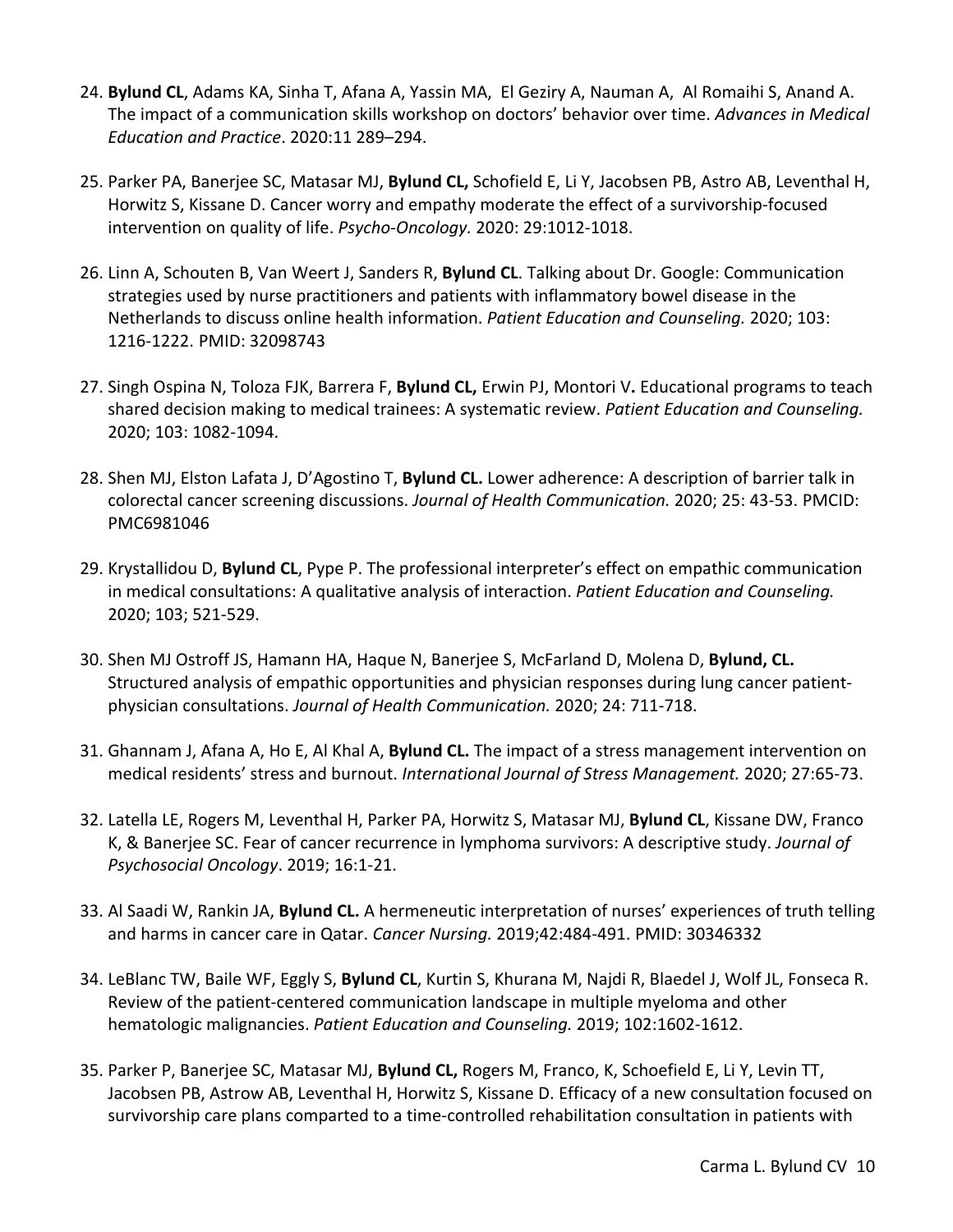lymphoma in building knowledge and adherence to health promotion recommendations: A randomized controlled trial. *Cancer.* 2018; 124:4567-4576.

- 36. **Bylund CL**, Banerjee SC, Bialer PA, Manna R, Levin TT, Parker PA, Schofield E, Li Y, Bartell A, Chou A, Hichenberg SA, Dickler M, Kissane DW. A rigorous evaluation of an institutionally-based communication skills program for post-graduate oncology trainees. *Patient Education and Counseling.* 2018; 101:1924-1933.
- 37. de Figueriedo MN, Krippeit L, Ihorst G, Sattel H, **Bylund CL**, Joos A, Bengel J, Lahmann C, Fritzsche K, Wuensch A. ComOn Coaching: The effect of a varied number of coaching sessions on transfer into clinical practice following communication skills training in oncology. Results of a randomized controlled trial. *PLOS One.* 2018: 13(10): e0205315.
- 38. D'Agostino TA, Shuk E, Maloney EK, Zeuren R, Tuttle M, **Bylund CL.** Treatment decision making in early-stage papillary thyroid cancer. *Psycho-Oncology* 2018; 27:61-68.
- 39. Shen MJ, Peterson E, Costas-Muniz R, Hernandez MH, Jewell ST, Matsoukas K, **Bylund CL.** The effects of race and racial concordance on patient-physician communication: A systematic review. *Journal of Racial and Ethnic Health Disparities* 2018; 5:117-140.
- 40. Suliman S, Al-Mohammed A, Al Mohanadi D, Allen M, **Bylund CL.** The current practice of mentoring across ACGME-International accredited programs in Qatar from faculty and trainees' perspectives. *Advances in Medical Education and Practice* 2018; 9:69-74.
- 41. Suliman S, Hassan R, Athamneh K, Jenkins MR, **Bylund CL.** Blended learning in quality improvement training for healthcare professionals. *International Journal of Medical Education* 2018; 9:55-56.
- 42. **Bylund CL**. Taking the 'training' out of communication skills training. *Patient Education and Counseling* 2017; 100:1408-1409.
- 43. **Bylund CL**, Weiss E, Michaels M, Patel S, D'Agostino T, Peterson EB, Binz-Scharf MC, Blakeney N, McKee MD. Primary care physicians' attitudes and beliefs about cancer clinical trials. *Clinical Trials*  2017; 14:518-525. PMCID: PMC5663299
- 44. Franco K, Shuk E, Philip E, Blanch-Hartigan D, Parker PA, Matasar M, Horwitz S, Kissane D, Banerjee SC, **Bylund CL**. Communication between oncologists and lymphoma survivors during follow-up consultations: A qualitative analysis. *Journal of Psychosocial Oncology* 2017; 35:513-530.
- 45. **Bylund CL**, Alyafei K, Afana A, Al-Romaihi S, Yassin M, Elnashar M, Al-Arab B, Al-Khal A. Satisfaction with a 2-day culturally tailored communication skills course for medical specialists in Qatar. *Journal of Family and Community Medicine* 2017; 24:122-7.
- 46. Banerjee SC, Manna R, Coyle N, Penn S, Gallegos TE, Zaider T, Krueger CA, Bialer PA, **Bylund CL**, Parker, PA. The implementation and evaluation of a communication skills training program for oncology nurses. *Translational Behavioral Medicine* 2017; 7:615-23.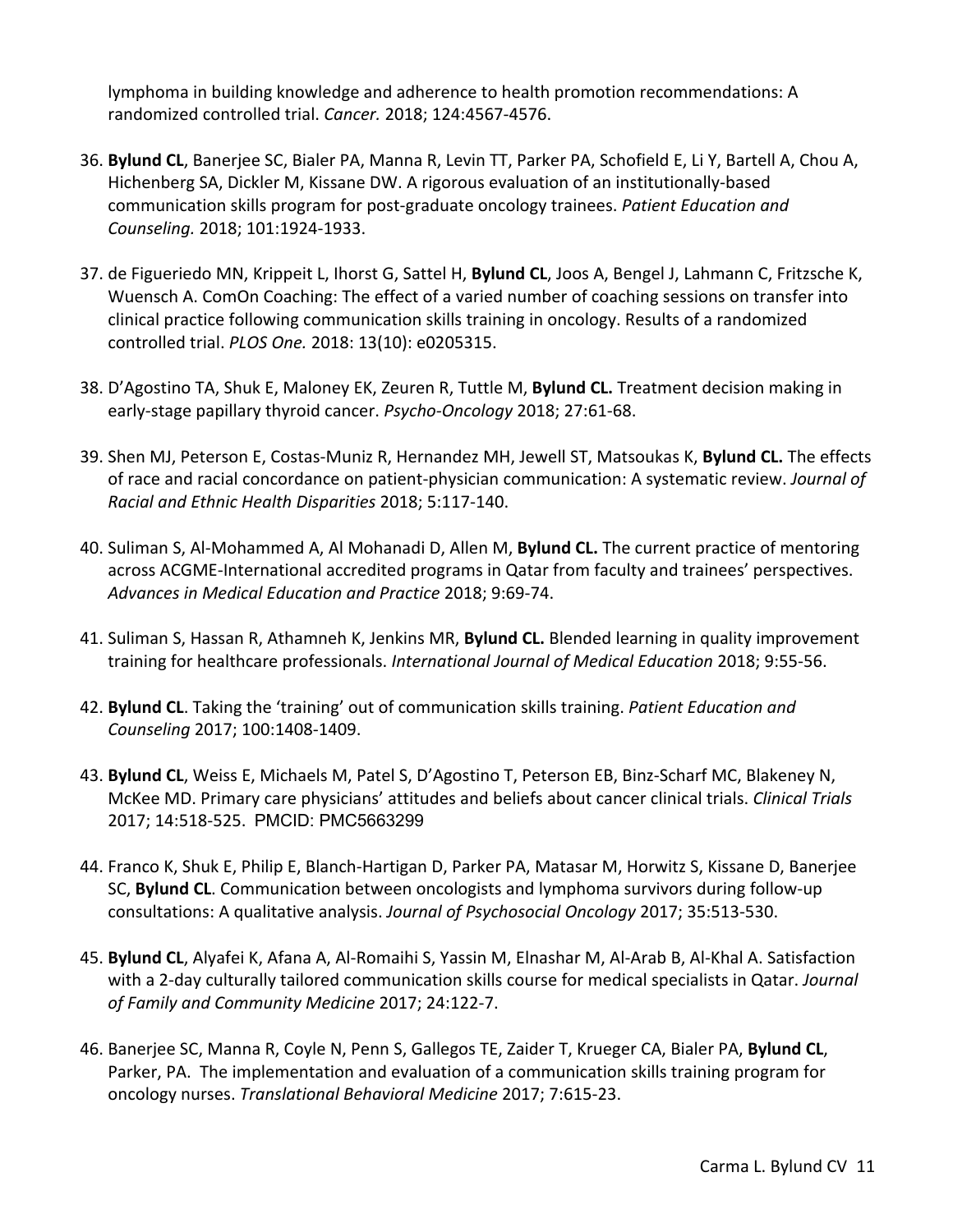- 47. Fisher CL, Rising CJ, Roccotagliata T, Glogowski E, Kissane D, **Bylund CL.** 'I don't want to be an ostrich: Managing families' uncertainty during genetic counseling about BRCA risk.' *Journal of Genetic Counseling* 2017; 26:455-468.
- 48. Afana A, Ghannam J, Ho EY, Al-Khal A, Al Arab B, **Bylund CL**. Burnout and sources of stress among medical residents at Hamad Medical Corporation, Qatar. *Eastern Mediterranean Health Journal* 2017; 23:40-45.
- 49. Nellis M, Howell J, Ching K, **Bylund CL.** The use of simulation to improve resident communication and personal experience at end-of-life care. *Journal of Pediatric Intensive Care* 2017; 6:91-97.
- 50. **Bylund CL**, Alyafei K, Anand A, Al Marri A, Omer W, Sinha T, Alam W, Abdelrahim A, Al-Khal A. Implementing and tailoring a western-developed communication skills training program for graduate medical trainees in Qatar. *International Journal of Medical Education* 2017; 8:16-18.
- 51. Peterson EB, Ostroff JS, DuHamel KN, D'Agostino TA, Hernandez M, Canzona MR, **Bylund CL.** Provider-patient communication and cancer screening adherence: A systematic review. *Preventive Medicine* 2016; 93:96-105.
- 52. Zaider TI, Banerjee SC, Manna R, Coyle N, Pehrson C, Hammonds S, Krueger C, **Bylund CL.** Responding to challenging interactions with families: A training module for inpatient oncology nurses. *Families, Systems and Health* 2016; 34:204-212.
- 53. Clayman M, **Bylund CL**, Chewning B, Makoul G. The impact of patient participation in health decisions within medical encounters: A systematic review. *Medical Decision Making* 2016; 36:427- 452.
- 54. Pehrson C, Banerjee SC, Manna R, Shen MJ, Hammonds S, Coyle N, Krueger CA , Maloney E, Zaider T, **Bylund CL.** Responding empathically to patients: Development, implementation and evaluation of a communication skills training module for oncology nurses. *Patient Education and Counseling* 2016; 99:210-216.
- 55. Parker P, Banerjee SC, Matasar M, **Bylund CL**, Franco K, Li Y, Levin T, Jacobsen P, Astrow A, Leventhal H, Horwitz S, Kissane DW. Protocol for a cluster randomized trial of a communication skills intervention for physicians to facilitate survivorship transition in patients with lymphoma. *BMJ Open*  2016; 6: e011581.
- 56. Banerjee SC, Manna R, Coyle N, Shen MJ, Pehrson C, Zaider T, Hammonds S, Krueger CA, Parker PA, **Bylund CL.** Oncology nurses' communication challenges with patients and families: A qualitative study. *Nurse Education in Practice* 2016; 16:193-201.
- 57. Loughland C, Cheng K, Harris G, Kelly B, Cohen M, Harsimrat S, Vamos M, Levin T, **Bylund C**, Landa Y, Outram S. Communication of a schizophrenia diagnosis: A qualitative study of patients' perspectives. *International Journal of Social Psychiatry* 2015; 61:729-734.
- 58. Coyle N, Manna R, Shen MJ, Banerjee SC, Penn S, Pehrson C, Krueger CA, Maloney, EK, Zaider T, **Bylund CL**. Discussing death, dying, and end-of-life goals of care: Adaptation and initial evaluation of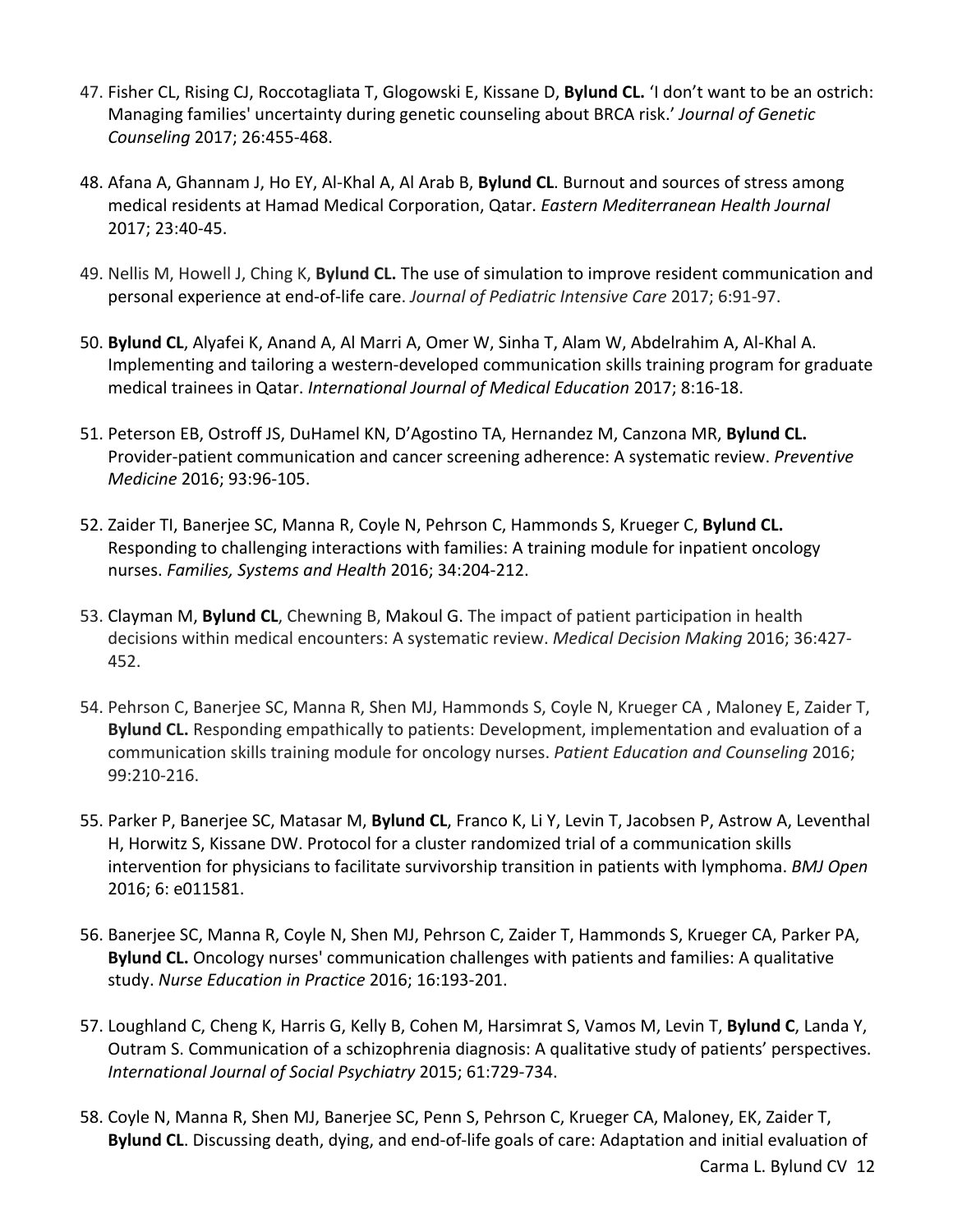a communication skills training module for oncology nurses. *Clinical Journal of Oncology Nursing*  2015; 19:697-702.

- 59. Banerjee SC, Matasar MJ, **Bylund CL**, Horwitz S, McLarney K, Levin T, Jacobsen PB, Parker P, Astrow A, Kissane DW. Survivorship care planning after participation in communication skills training intervention for a consultation about lymphoma survivorship. *Translational Behavioral Medicine* 2015; 5:393-400.
- 60. Shen MJ, Dyson RC, D'Agostino TA, Ostroff JS, Dickler MN, Heerdt AS, **Bylund CL.** Cancer-related internet information communication between oncologists and breast cancer patients: A qualitative study. *Psycho-Oncology* 2015; 24:1439-47.
- 61. Maloney E, D'Agostino T, Heerdt A, Dickler M, Li Y, Ostroff JS, **Bylund CL.** Sources and types of online information that breast cancer patients read and discuss with their doctors. *Palliative & Supportive Care* 2015; 13:107-114.
- 62. **Bylund CL**, Sperka M, D'Agostino TA. Formative assessment of oncology trainees' communication with cancer patients about internet information. *Palliative & Supportive Care* 2015; 13:197-200.
- 63. Shen M, Binz-Scharf M, D'Agostino T, Blakeney N, Weiss E, Michaels M, Patel S, McKee MD, **Bylund CL**. A mixed methods examination of communication between oncologists and primary care providers among primary care physicians in underserved communities. *Cancer* 2015; 121:908-915.
- 64. Michaels M, D'Agostino T, Blakeney N, Weiss E, Binz-Scharf M, Golant M, **Bylund CL.** Impact of primary care provider knowledge, attitudes, and beliefs about cancer clinical trials: Implications for referral, education and advocacy. *Journal of Cancer Education* 2015; 30:152-57.
- 65. Outram S, Harris G, Kelly B, **Bylund CL**, Cohen M, Landa Y, Levin T, Sandhu H, Vamos M, Loughland C. 'We didn't have a clue': Family caregivers' experiences of the communication of a diagnosis of schizophrenia. *International Journal of Social Psychiatry* 2015; 61:10-16.
- 66. Outram S, Harris G, Kelly B, Cohen M, **Bylund CL**, Landa Y, Levin TL, Sandhu H, Vamos M, Loughland C. Contextual barriers to discussing a schizophrenia diagnosis with patients and families: Need for leadership and teamwork training in psychiatry. *Academic Psychiatry* 2015; 39:174-180.
- 67. Thornton RH, Dauer LT, Shuk E, **Bylund CL**, Banerjee SC, Maloney E, Fox LB, Beattie CM, Hricak H, Hay J. Patient perspectives and preferences for communication regarding medical imaging risks in a cancer-care setting. *Radiology* 2015; 275:545-52. PMCID: PMC4976442
- 68. Ditton-Phare P, Halpin S, Sandhu H, Kelly B, Vamos M, Outram S, **Bylund CL,** Levin T, Kissane D, Cohen M, Loughland C. Communication skills in psychiatry training. *Australasian Psychiatry* 2015; 23:429-31.
- 69. de Figueiredo MN, Gruendobler B, **Bylund C**, Goelz T, Heußner P, Sattel H, Fritzsche K and Wuensch A. ComOn Coaching: How much coaching do oncological clinicians need? The effect of a varied number of coaching sessions on transfer into clinical practice following communication skills training. Study protocol of a randomized controlled trial. *BMC Cancer* 2015; 15:503.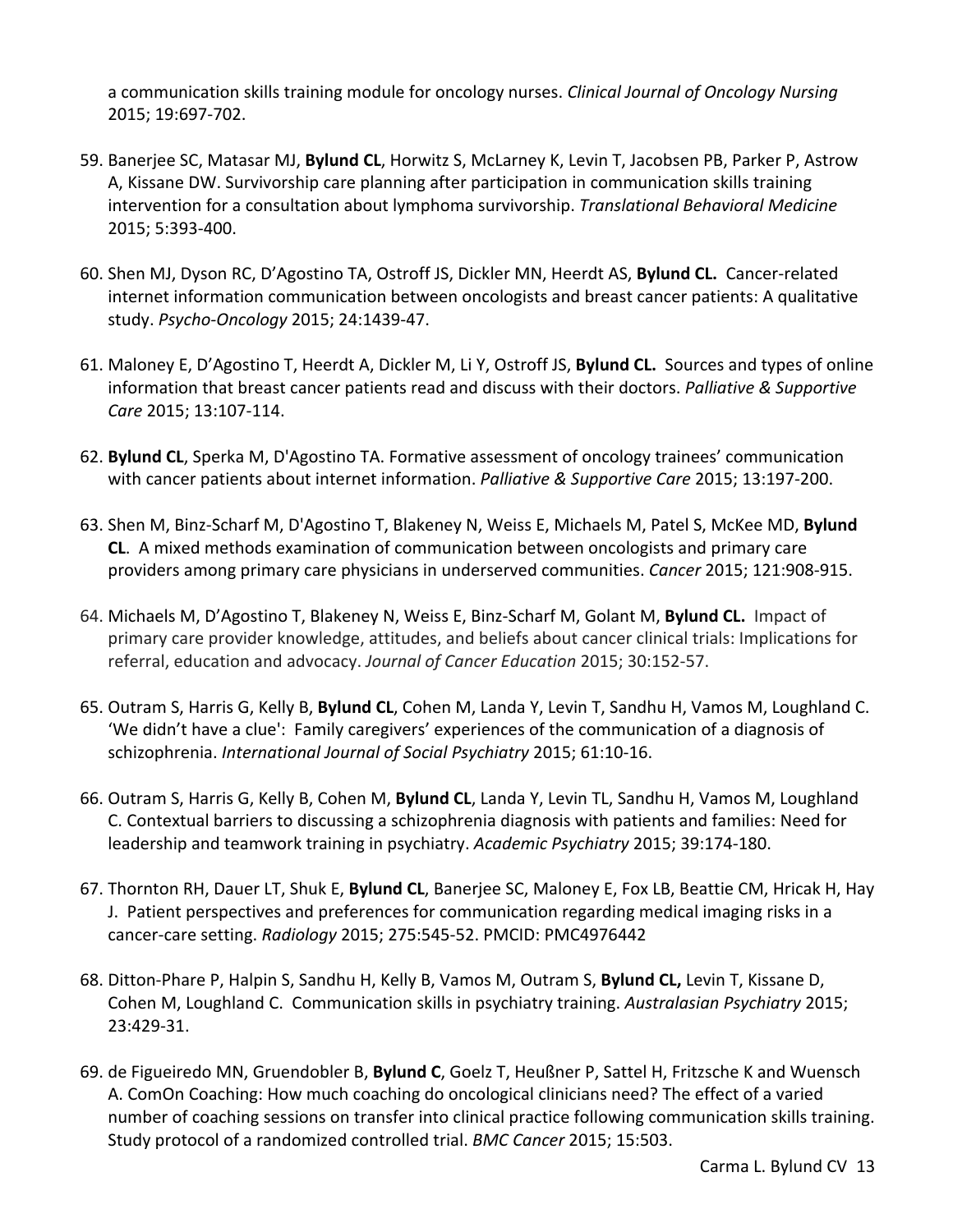- 70. D'Agostino TA, **Bylund CL.** Nonverbal accommodation in healthcare communication. *Health Communication* 2014; 29:563-573.
- 71. File W, **Bylund CL,** Kesselheim J, Leonard D, Leavey P. Do Pediatric Hematology/Oncology (PHO) fellows receive communication training? *Pediatric Blood and Cancer* 2014; 61:502-506.
- 72. Fisher CL, Maloney E, Glogowski E, Hurley K, Edgerson S, Lichtenthal W, Kissane D, **Bylund CL.** Talking about familial breast cancer risk: Topics and strategies to enhance mother-daughter interactions. *Qualitative Health Research* 2014; 24:517-35.
- 73. Outram S, Harris G, Kelly B, Cohen M, Sandhu H, Vamos M, Levin T, Landa Y, **Bylund CL**, Loughland C. Communicating a diagnosis of schizophrenia with patients and families: a qualitative study of mental health clinicians. *Psychiatric Services* 2014; 65:551-54.
- 74. Konopasek L, Kelly KV, **Bylund CL**, Wenderoth S, Storey-Johnson C. The Group Objective Structured Clinical Experience: Building communication skills in the clinical reasoning context. *Patient Education and Counseling* 2014; 96:79-85.
- 75. Atkinson TM, Hurley K, **Bylund CL,** Berk A, Diminni K, Ostroff, JS. Development and preliminary evaluation of a training workshop for the collection of patient-reported outcome (PRO) interview data by research support staff. *Journal of Cancer Education* 2013; 28:33-37.
- 76. Chewning BA, **Bylund CL,** Shah B, Arora N, Makoul G, Gueguen J. Patient preferences for shared decisions: A systematic review. *Patient Education and Counseling* 2012; 86:9-18.
- 77. **Bylund CL**, D'Agostino TA, Ostroff J, Heerdt A, Li Y, Dickler M. Breast cancer patients' exposure to and intention to discuss cancer-related internet information. *Journal of Oncology Practice* 2012; 8:40-45. PMCID: PMC3266315
- 78. **Bylund CL,** Fisher CL, Brashers D, Edgerson S, Glogowski EA, Boyar SR, Kemel Y, Spencer S, Kissane D. Sources of uncertainty about daughters' breast cancer risk that emerge during genetic counseling consultations. *Journal of Genetic Counseling* 2012; 21:292-304.
- 79. **Bylund CL,** Peterson EB, Cameron KA. A practitioner's guide to interpersonal communication theory: An overview and exploration of selected theories. *Patient Education and Counseling* 2012; 87:261- 267.
- 80. Kissane DW, **Bylund CL**, Banerjee S, Bialer P, Levin T, Maloney EK, D'Agostino T. Communication skills training for oncology professionals. *Journal of Clinical Oncology* 2012; 30:1242-1247.
- 81. Sabee CM, **Bylund CL,** Gueguen J, Sonet E. Framing conversations: The association of patients' primary goals for conversations about their internet health research with attributions for their doctors' responses. *Journal of Applied Communication Research* 2012; 40:271-288.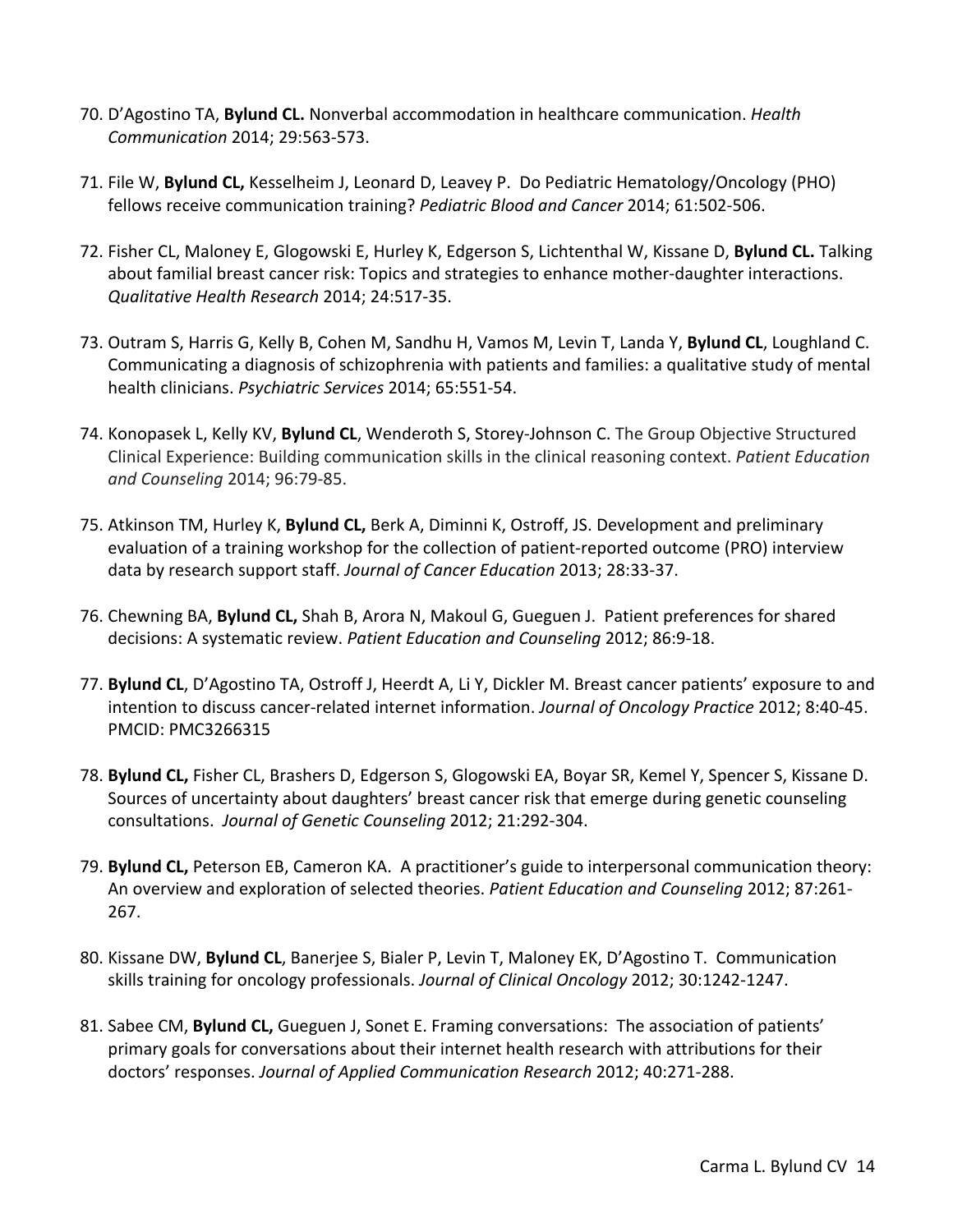- 82. Maloney E, Edgerson S, Robson M, Offit K, Brown R, **Bylund C**, Kissane D. What women with breast cancer discuss with clinicians about risk for their adolescent daughters. *Journal of Psychosocial Oncology* 2012; 30:484-502.
- 83. Brown RF, **Bylund CL,** Li Y, Edgerson S, Butow P. Testing the utility of a cancer clinical trial specific Question Prompt List (QPL-CT) during oncology consultations. *Patient Education and Counseling* 2012; 88:311-317.
- 84. Osorio SN, Ward MJ, Siew L, **Bylund C,** Konopasek L. Assessment of pediatric residents' communication and interpersonal skills during family-centered rounds. *Hospital Pediatrics* 2012; 2:85-92.
- 85. Ho EY, D'Agostino T, Yadegar V, Burke A, **Bylund CL.** Teaching patients how to talk with biomedical providers about their complementary and alternative medicine use. *Patient Education and Counseling* 2012; 89:405-410.
- 86. D'Agostino T, **Bylund CL.** Toward a greater understanding of breast cancer patients' decisions to discuss cancer-related internet information with their doctors: An exploratory study. *Patient Education and Counseling* 2012; 89:109-115.
- 87. **Bylund CL,** Galvin KM, Dunet DO, Reyes M. Using the Extended Health Belief Model to understand siblings' perceptions of risk for Hereditary Hemochromatosis. *Patient Education and Counseling* 2011; 82:36-41.
- 88. Brown RF, **Bylund CL,** Siminoff LA, Slovin S. Seeking informed consent to Phase 1 cancer clinical trials: Identifying oncologists' communication strategies. *Psycho-Oncology* 2011; 361-368.
- 89. D'Agostino TA, **Bylund CL**. The Nonverbal Accommodation Analysis System (NAAS): Initial application and evaluation. *Patient Education and Counseling* 2011: 85:33-39.
- 90. Levin TT, Kelly B, Cohen M, Vamos M, Landa Y, **Bylund CL.** Using a psychiatry e-list to develop a model for discussing a schizophrenia diagnosis. *Psychiatric Services* 2011; 62:244-246.
- 91. Bialer P, Kissane D, Brown R, Levin T, **Bylund CL.** Responding to patient anger: Development and evaluation of an oncology communication skills training module. *Palliative and Supportive Care* 2011; 9:359-65.
- 92. **Bylund CL**, Brown RF, Bialer PA, Levin TT, Lubrano di Ciccone B, Kissane DW. Developing and implementing an advanced communication training program in oncology at a comprehensive cancer center. *Journal of Cancer Education* 2011; 26:604-611.
- 93. **Bylund CL**, Goytia EJ, D'Agostino TA, Bulone L, Horner JA, Li Y, Kemeny M, Ostroff J. Evaluation of a pilot communication skills training intervention for minority cancer patients. *Journal of Psychosocial Oncology* 2011; 29:347-358.
- 94. Brown RF, **Bylund CL,** Eddington J, Gueguen J, Kissane D. Discussing prognosis in an oncology setting: Initial evaluation of a communication skills training module. *Psycho-Oncology* 2010; 19:408-414.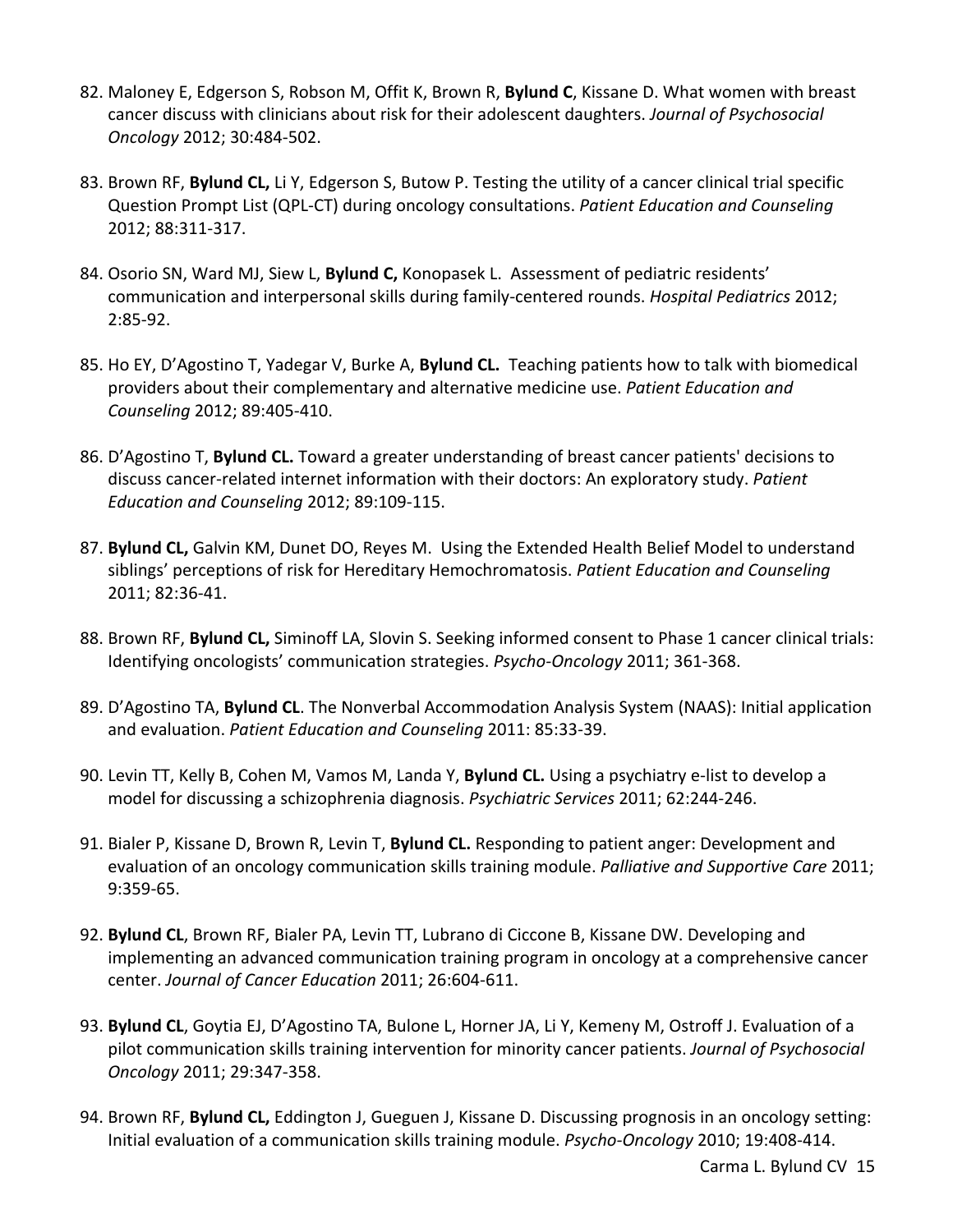- 95. **Bylund CL**, Brown RF, Gueguen JA, Diamond C, Bianculli J, Kissane D. The implementation and assessment of a comprehensive communication skills training curriculum for oncologists. *Psycho-Oncology* 2010; 19:583-593.
- 96. Lubrano di Ciccone B, Brown RF, Gueguen J, **Bylund CL**, Kissane D. Interviewing patients using interpreters in an oncology setting: An initial evaluation of a communication skills module. *Annals of Oncology* 2010; 21:27-32.
- 97. Brown RF, **Bylund CL**, Lubrano di Ciccone, Diamond C, Eddington J & Kissane D. Patient centered communication skills training for oncologists: Describing the content and efficacy of training. *Communication Education 2010*; 59:236-249.
- 98. **Bylund CL,** Gueguen JA, D'Agostino TA, Li Y, Sonet E. Doctor-patient communication about cancerrelated internet information. *Journal of Psychosocial Oncology* 2010; 28:127-142. PMCID: PMC4667552
- 99. **Bylund CL,** Baxter LA, Imes RS, Wolf B. Parental rule socialization for preventive health and adolescent rule compliance. *Family Relations* 2010; 59: 1-16.
- 100.**Bylund CL,** D'Agostino TA, Ho E, Chewning B. Improving clinical communication and promoting health through concordance-based patient education. *Communication Education* 2010; 59:295-311.
- 101.Levin TT, Horner J, **Bylund CL,** Kissane DW. Averting critical events in communication skills training: A case series. *Patient Education and Counseling* 2010; 81:126-130.
- 102.Bonvicini KA, Perlin MJ, **Bylund CL**, Carroll G, Rouse RA, Goldstein MG. Impact of communication training on physician expression of empathy in patient encounters. *Patient Education and Counseling* 2009; 75:3-10.
- 103.**Bylund CL,** Brown RF, Lubrano di Ciccone B, Diamond C, Eddington J, Kissane DW. Assessing facilitator competence in a comprehensive communication skills training programme. *Medical Education* 2009; 43:342-349.
- 104.Gueguen JA, **Bylund CL**, Brown RF, Levin T, Kissane DW. Conducting family meetings in palliative care: Themes, techniques and preliminary evaluation of a communication skills module. *Palliative & Supportive Care* 2009; 7:171-9.
- 105.Graham MJ, Naqvi Z, Encandela JA, **Bylund CL**, Dean R, Calero-Breckheimer A, Schmidt H. What indicates competency in systems based practice? An analysis of perspective consistency among healthcare team members. *Advances in Health Science Education* 2009; 14:187-203.
- 106.Ho EY, **Bylund CL,** Rosenbaum M, Herwaldt LA. Teaching health communication through found poems created from patients' stories. *Communication Teacher* 2009; 23:93-98.
- 107.Brown RF**, Bylund CL**, Kline N, De La Cruz A, Solan J, Kelvin J, Gueguen J, Eddington J, Kissane D, Passik S. Identifying and responding to depression in adult cancer patients: Evaluating the efficacy of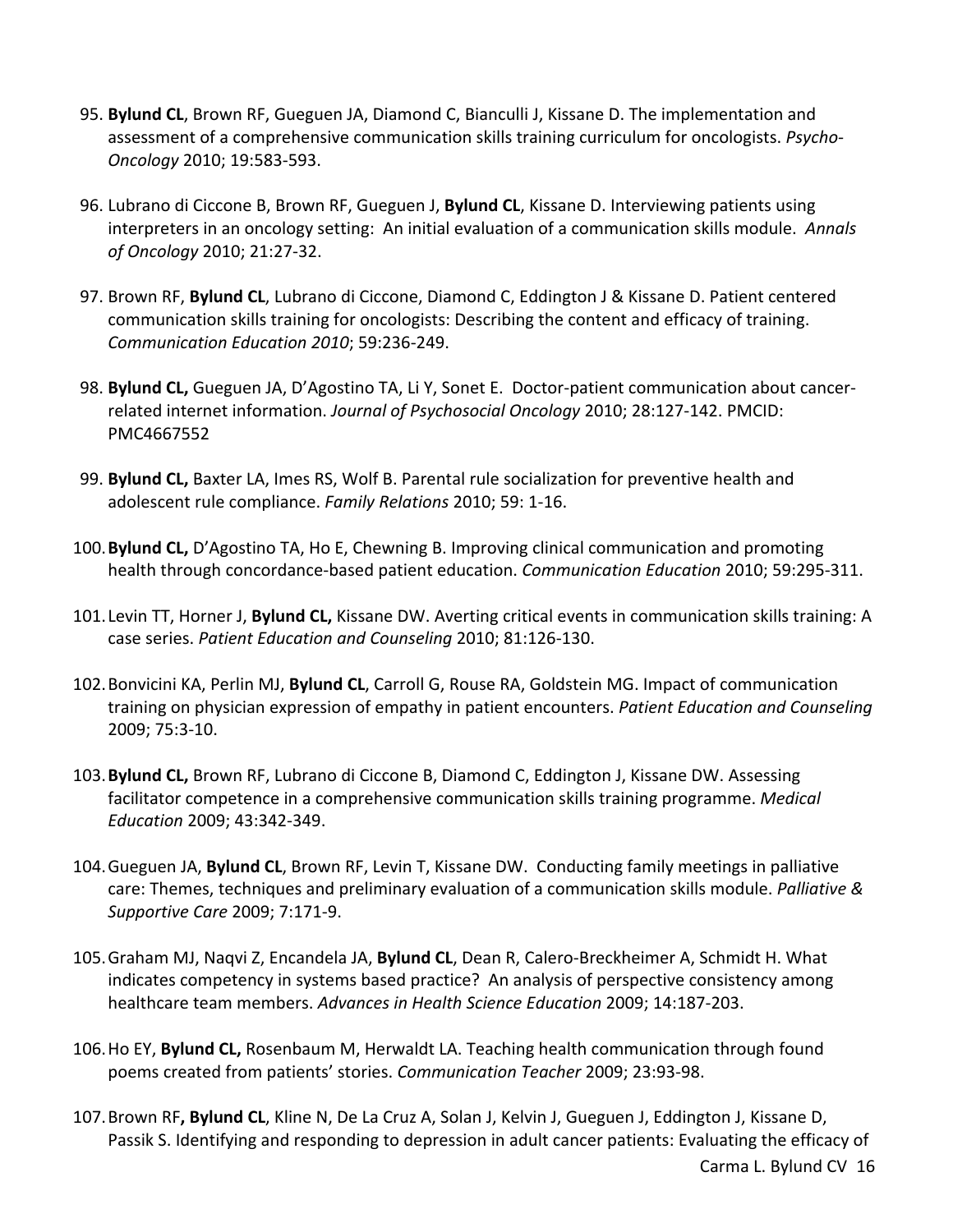a pilot communication skills training program for oncology nurses. *Journal of Cancer Nursing.* 2009; 32:e1-e7.

- 108.Baxter LA, **Bylund CL**, Imes R, Routsong T. Parent-child perceptions of parental behavioral control through rule-setting for risky health choices during adolescence. *Journal of Family Communication* 2009; 9:251-271.
- 109.**Bylund CL**, Gueguen JA, D'Agostino TA, Imes RS, Sonet E. Cancer patients' decisions about discussing internet information with their doctors. *Psycho-Oncology* 2009; 18:1139-1146.
- 110.Brown RF, **Bylund CL.** Communication skills training: Describing a new conceptual model. *Academic Medicine* 2008; 83:37-44.
- 111.**Bylund CL**, Brown RF, Lubrano di Ciccone B, Levin TL, Gueguen JA, Hill C, Kissane DW. Training faculty to facilitate communication skills training: Development and evaluation of a workshop. *Patient Education and Counseling* 2008; 70:430-436.
- 112.Wakefield BJ, **Bylund CL**, Holman JE, Ray A, Scherubel M, Kienzle MG, Rosenthal GE. Nurse and patient communication profiles in a home-based telehealth intervention for heart failure management. *Patient Education and Counseling* 2008; 71:285-292.
- 113.Imes RS**, Bylund CL,** Routsong T, Sabee CM, Sanford, AA. Patients' reasons for refraining from discussing internet health information with their health care providers. *Health Communication* 2008; 23:538-547.
- 114.Ho EY, **Bylund CL.** Models of health and models of interaction in the practitioner-client relationship in acupuncture. *Health Communication* 2008; 23:506-515.
- 115.Query JL, Wright KB, **Bylund CL**, Mattson M. Health communication instruction: Towards identifying common learning goals, course content and pedagogical strategies to guide curricular development. *Health Communication* 2007; 21:133-141.
- 116.**Bylund CL**, Sabee CM, Imes RS, Aldridge AN. Exploring the construct of reliance among patients who talk with their providers about internet information. *Journal of Health Communication* 2007; 12:17- 28.
- 117.**Bylund CL**, Gueguen JA, Sabee CM, Imes RS, Li Y, Sanford AA. Provider-patient dialogue about internet information: An exploration of strategies to improve the provider-patient relationship. *Patient Education and Counseling* 2007; 66:346-352.
- 118. Sabee CM, **Bylund CL**, Imes RS, Sanford, AA, Rice IS. Patients' attributions for health-care provider responses to patients' presentation of internet health research. *Southern Communication Journal* 2007; 72:265-284.
- 119.Wilson S, Hayes J, **Bylund CL**, Rack J, Herman A. Mothers' trait verbal aggressiveness and child abuse potential. *Journal of Family Communication* 2006; 6:279-296.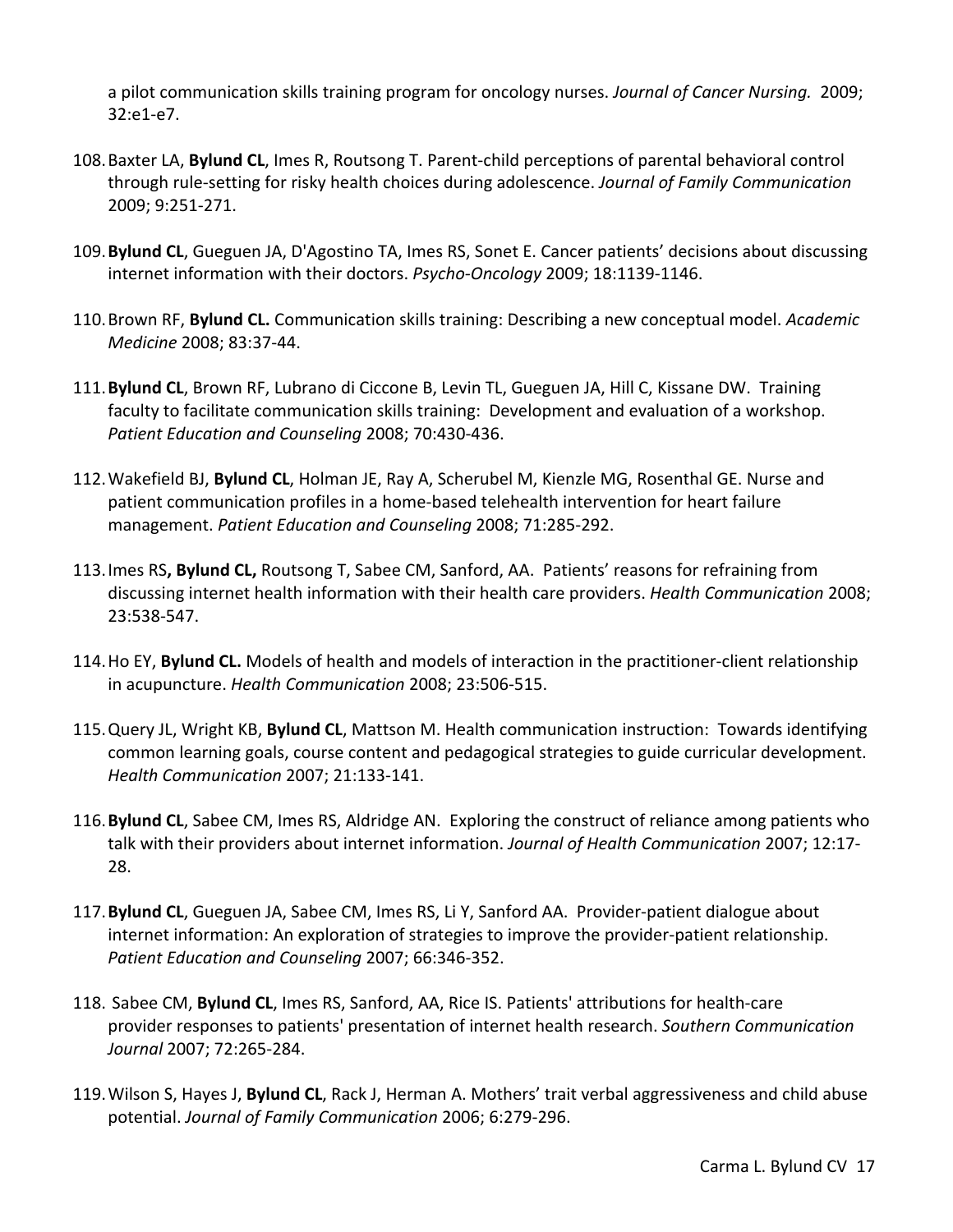- 120.Wright KB, **Bylund CL**, Ware A, Parker P, Query J, Baile W. Medical student attitudes toward communication skills training and knowledge of appropriate provider-patient communication: A comparison of first-year and fourth-year medical students. *Medical Education Online 2006*; 11:18.
- 121.**Bylund CL**, Imes RS, Baxter LA. Parents' perceptual accuracy of their college student children's health and health risk behaviors. *Journal of American College Health* 2005; 54:31-37.
- 122.**Bylund CL**. Mothers' involvement in decision making during the birthing process: A quantitative analysis of women's online birth stores. *Health Communication* 2005; 18:23-29.
- 123.**Bylund CL**, Makoul G. Examining in medical encounters: An observational study using the Empathic Communication Coding System. *Health Communication* 2005; 18:123-140.
- 124.Baxter LA, **Bylund CL**, Imes RS, Scheive DM. Family communication environments and rule-based social control of adolescents' healthy lifestyle choices. *Journal of Family Communication* 2005; 5:209- 227.
- 125.Wilson SR, Morgan WM, Hayes J, **Bylund CL**, Herman A. Mothers' child abuse potential as a predictor of maternal and child behaviors during play-time interactions. *Communication Monographs* 2004; 71:395-421.
- 126.**Bylund CL**. Ethnic diversity and the functions of family stories. *Journal of Family Communication* 2003; 3:215-236.
- 127.Galvin KM, **Bylund CL.** Teaching transmission of intergenerational family communication patterns using a web-based genogram program. *Communication Teacher* 2002; 7:6-8.
- 128.**Bylund CL**, Makoul G. Empathic communication and gender in the physician-patient encounter. *Patient Education and Counseling* 2002; 48:207-216.

#### **Books**

Galvin KM, Braithwaite D, Schrodt P, **Bylund CL**. Family communication: Cohesion and change, 10th edition: Taylor & Francis, 2018.

Galvin KM, Braithwaite D, **Bylund CL**. Family communication: Cohesion and change, 9th edition: Pearson Education, 2015.

*Previous editions*: Galvin KM, **Bylund CL,** Brommel BJ. Family communication: Cohesion and change, 8th edition: Allyn & Bacon, 2012.

Galvin KM, **Bylund CL,** Brommel BJ. Family communication: Cohesion and change, 7th edition: Allyn & Bacon, 2008;

Galvin KM, **Bylund CL,** Brommel BJ. Family communication: Cohesion and change, 6<sup>th</sup> edition: Pearson, 2004.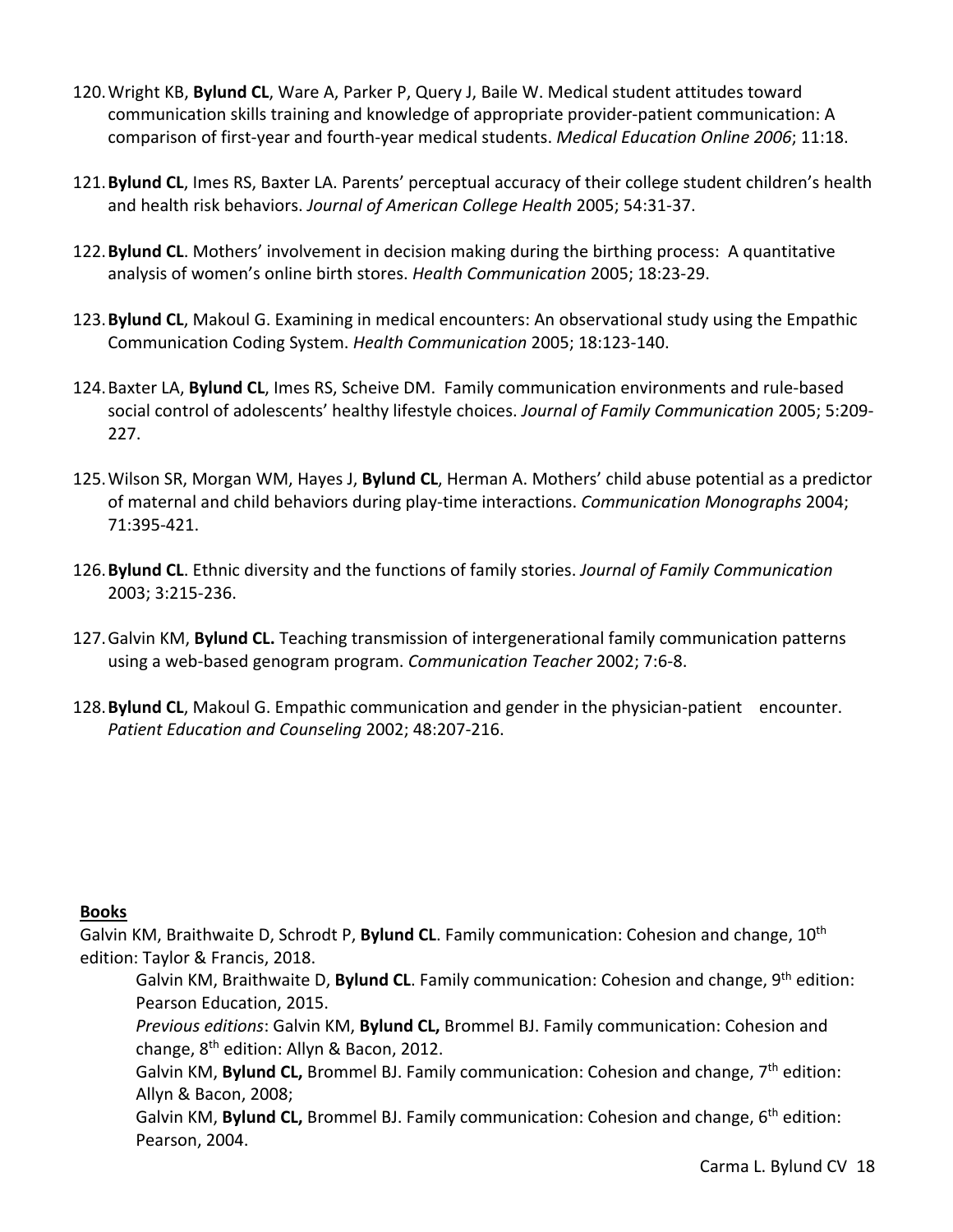#### **Book Chapters**

- 1. Kissane DW, **Bylund CL.** Principles of communication skills training in cancer care across the life span and illness trajectory. In Breitbart W, Butow P, Jacobsen P, Lam W, Lazenby M, Loscalzo, M, Eds. Psycho-Oncology, 4<sup>th</sup> Edition. In press.
- 2. **Bylund CL**, Scott S, Alyafei K. Communication skills training in Arab countries: Opportunities and challenges, the Qatar experience. In Kissane D, Bultz B, Butow P, Bylund CL, Noble S, Wilkinson S, Eds. Oxford Textbook of Communication in Oncology and Palliative Care, 2<sup>nd</sup> Edition. Oxford: Oxford University Press, 2017: 392-396.
- 3. Manna R, **Bylund CL**, Brown R, Lubrano di Ciccone B, Konopasek L. Facilitating communication role-play sessions: Essential elements and training facilitators. In Kissane D, Bultz B, Butow P, Bylun**d CL,** Noble S, Wilkinson S, Eds. Oxford Textbook of Communication in Oncology and Palliative Care, 2<sup>nd</sup> Edition. Oxford: Oxford University Press, 2017: 351-356. *Revised version of:* **Bylund CL,** Brown RF, Lubrano di Ciccone B, Konopasek L. Facilitating skills practice in communication role play sessions: Essential elements and training facilitators. In Kissane D, Bultz BD, Butow PM, Finlay IG, Eds. Handbook of Communication in Cancer and Palliative Care, Oxford: Oxford University Press, 2010: 597-606.
- 4. Brown RF, Wuensch A, **Bylund CL**. Models of communication skills training and their practical implications. In Kissane D, Bultz B, Butow P, **Bylund CL,** Noble S, Wilkinson S, Eds. Oxford Textbook of Communication in Oncology and Palliative Care, 2<sup>nd</sup> Edition. Oxford: Oxford University Press, 2017: 16-22.

*Revised version of:* Brown RF, **Bylund CL**. Theoretical models. In Kissane D, Bultz BD, Butow PM, Finlay IG, Eds. Handbook of Communication in Cancer and Palliative Care, Oxford: Oxford University Press, 2010: 27-40.

5. D'Agostino TA, **Bylund CL,** Chewning BA. Training patients to reach their communication goals: A concordance perspective In Kissane D, Bultz B, Butow P, **Bylund CL,** Noble S, Wilkinson S, Eds. Oxford Textbook of Communication in Oncology and Palliative Care, 2<sup>nd</sup> Edition. Oxford: Oxford University Press, 2017: 45-50.

> *Revised version of:* **Bylund CL**, D'Agostino TA, Chewning BA. Training patients to reach their communication goals: A concordance perspective. In Kissane D, Bultz BD, Butow PM, Finlay IG, Eds. Handbook of Communication in Cancer and Palliative Care, Oxford: Oxford University Press, 2010: 619-628.

6. Peterson EB, Shen MJ, Weber JG, **Bylund CL.** Cancer patients' use of the internet for cancer information and support**.** In Kissane D, Bultz B, Butow P, **Bylund CL,** Noble S, Wilkinson S, Eds. Oxford Textbook of Communication in Oncology and Palliative Care, 2<sup>nd</sup> Edition. Oxford: Oxford University Press, 2017: 50-55.

> *Revised version of:* **Bylund CL**, Gueguen JA. The effect of internet use on the doctorcancer patient relationship. In Kissane D, Bultz BD, Butow PM, Finlay IG, Eds. Handbook of Communication in Cancer and Palliative Care, Oxford: Oxford University Press, 2010: 293-302.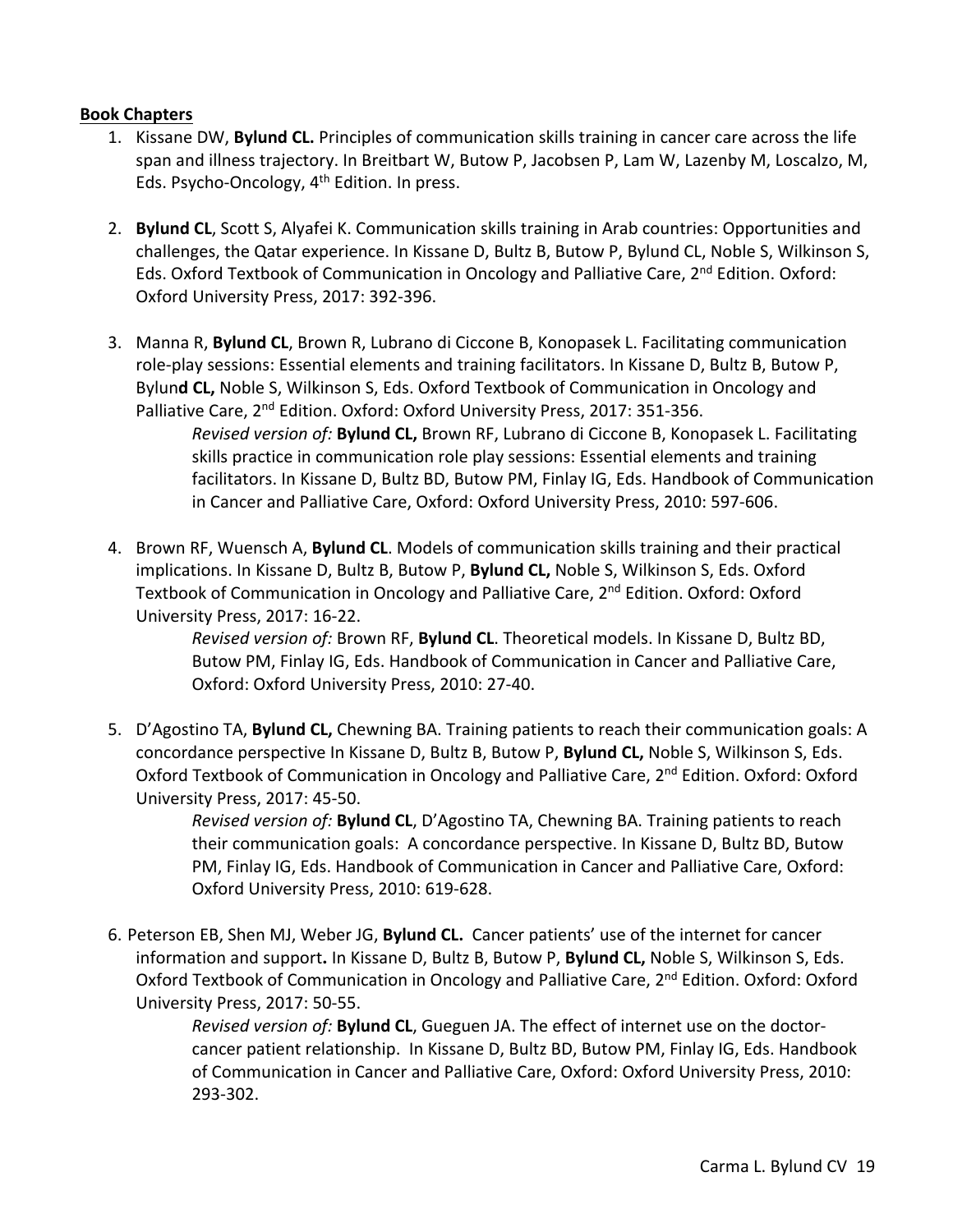- 7. Pruett D, **Bylund CL.** "Should I bring you back to life?:" Communication about DNR orders. In Du Pre A, Rey E, Eds. Real-Life Scenarios: A Case Study Perspective on Health Communication, Oxford University Press, 2018: pp. 95-98.
- 8. **Bylund CL.** Communication skills training for health care providers. In Berger CR, Roloff M, Eds. International Encyclopedia of Interpersonal Communication. Hoboken, NJ: Wiley-Blackwell, 2016: Volume 1, pp. 361-368.
- 9. **Bylund CL,** Maloney E, Peterson EB. Risk judgments in provider-patient communication. In Cho H, Reimer T, McComas CA, Eds. The Sage Handbook of Risk Communication, Thousand Oaks, CA: SAGE, 2015: 244-258.
- 10. **Bylund CL,** Koenig CJ. Approaches to studying provider-patient communication. In Harrington NG, Ed. Health Communication: Theory, Method, and Application. New York: Routledge, 2015: 116-146.
- 11. **Bylund CL**, Peterson EB. The contribution of provider-patient communication to health disparities. In Chou S, Hamilton, H. Eds. The Routledge Handbook of Language and Health Communication. New York: Routledge, 2014: 586-599.
- 12. Baxter LA, **Bylund CL**. How do we talk to children about healthy lifestyle choices? In Goodboy AK, Shultz K, Eds. Introduction to Communication Studies: Translating Scholarship into Meaningful Practice. Dubuque, IA: Kendall Hunt, 2012: 57-63.
- 13. Gaff CL, Galvin KM, **Bylund CL.** Facilitating family communication about genetics in practice. In Gaff CL, Bylund CL, Eds. Family Communication About Genetics: Theory and Practice. New York: Oxford University Press, 2010: 243-272.
- 14. Skirton H, **Bylund, CL.** Management of uncertainty. In Gaff CL, Bylund CL, Eds. Family Communication About Genetics: Theory and Practice. New York: Oxford University Press, 2010: 136-151.
- 15. **Bylund CL,** Galvin KM, Gaff CL. Principles of family communication. In Gaff CL, Bylund CL, Eds. Family Communication About Genetics: Theory and Practice. New York City: Oxford University Press, 2010: 3-17.
- 16. Brown RF, **Bylund CL**, Kissane DW. Principles of communication skills training in cancer care. In Holland JC, Breitbart WS, Jacobsen PB, Lederberg MS, Loscalzo MJ, McCorkle R, Eds. Psycho-Oncology, 2nd Edition. New York: Oxford University Press, 2010: 597-604.
- 17. Galvin KM, **Bylund CL**. Family communication. In Reis H, Sprecher S, Eds. Encyclopedia of Human Relationships. Thousand Oaks, CA: SAGE, 2010: 613-618.
- 18. **Bylund CL**, Imes RS. Communication and medical decision making in context: Choosing between reasonable options. In Ray EB, Ed. Case studies in health communication, 2<sup>nd</sup> edition, Mahwah, NJ: Lawrence Erlbaum Associates, 2005: 69-80.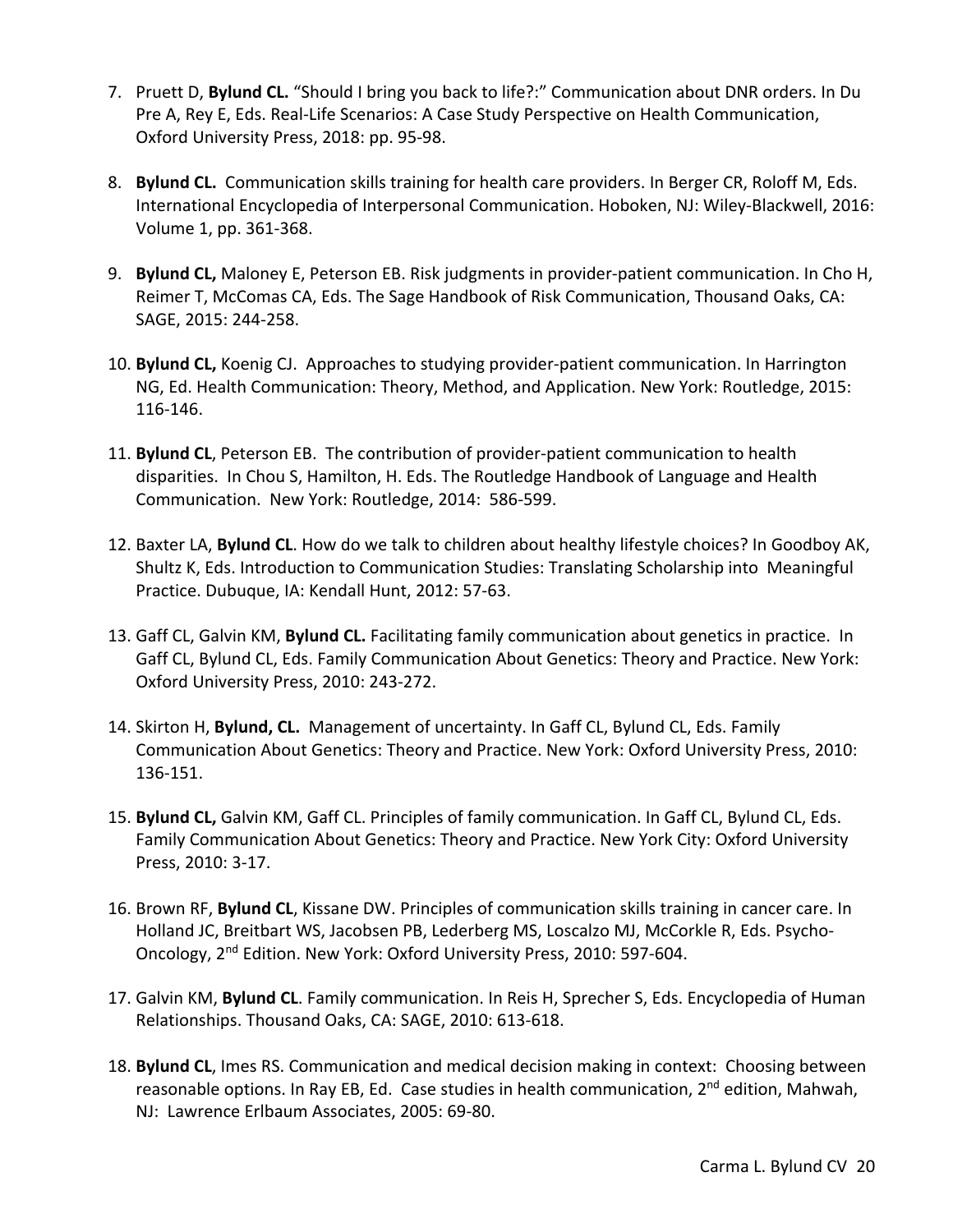- 19. **Bylund CL**, Wakefield B, Morse J, Ray A. Overcoming barriers through telehealth and communication: Bringing care home to the rural elderly. In Whitten P, Cook D, Eds. Understanding health communication technologies: A case study approach. Wiley, John, & Sons, Inc, 2004: 235-243.
- 20. Baxter LA, **Bylund CL**. Social influence in close relationships. In Seiter J, Gass R, Eds. Perspectives on persuasion, social influence, and compliance gaining. Boston: Allyn & Bacon, 2004: 317-336.
- 21. Galvin KM, **Bylund CL**. First marriage families: Gender and communication. In: Arliss LP, Borisoff D, Eds. Women and men communicating, 2<sup>nd</sup> edition. Prospect Heights, IL: Waveland Press, 2001: 132-148.

## **Published Abstracts**

- 1. Fisher CL, Glogowski E, Rising CJ, Roccotagliata T, Kissane D, **Bylund C.** Managing women's uncertainty during genetic counseling sessions for BRCA testing. *Psycho-Oncology* 2015; 24 (Supplement 2), 51-52
- 2. **Bylund C**, Fisher C, Brashers D, Brown R, Edgerson S, Kissane D. Mothers' uncertainty about their daughters' breast cancer risk and prevention strategies. *Psycho-Oncology* 2010; 19 (Supplement 2), S141.
- 3. **Bylund C**, Bialer P, Brown R, Levin T, Dickler M, Park B, Kissane D. The development and implementation of an institution-based communication skills training program for oncologists. *Psycho-Oncology* 2010; 19 (Supplement 2), S141.
- 4. Love N, **Bylund C,** Ellis LM, Grothey A, Meropol NJ, Ravdin PM, Saltz LB, Elder M, Ziel K, Paley D. Would you do it again? The perspectives of patients as they receive and recover from adjuvant therapy for stage II/III Colon Cancer. *Proc ASCO* 2010; Abstract: e14029.
- 5. Brown RF, Shuk E, Edgerson S, **Bylund CL**. Development of a clinical trial specific Question Prompt Sheet: Meeting patient information needs. NCI-ASCO Cancer Trial Accrual Symposium, Bethesda, MA, USA. April 2010.
- 6. **Bylund C**, Brown R, Diamond C, Lubrano di Ciccone B, Kissane D. Development of a method of treatment fidelity for communication skills training interventions. Psycho-Oncology 2008; 17: S198.
- 7. **Bylund C**, Brown R, Diamond C, Gueguen J, Kissane D. Oncologists' participation in a comprehensive communication curriculum: Assessment of skills uptake using the Comskil Coding System. Psycho-Oncology 2008; 17: S164.
- 8. **Bylund C**, D'Agostino T. Development of a communication skills training program for cancer patients. Psycho-Oncology 2008; 17: S135.
- 9. Brown R, **Bylund C**, Siminoff, L. Seeking informed consent to Phase I cancer clinical trials: Identifying oncologists' communication strategies. Psycho-Oncology 2008; 17: S136.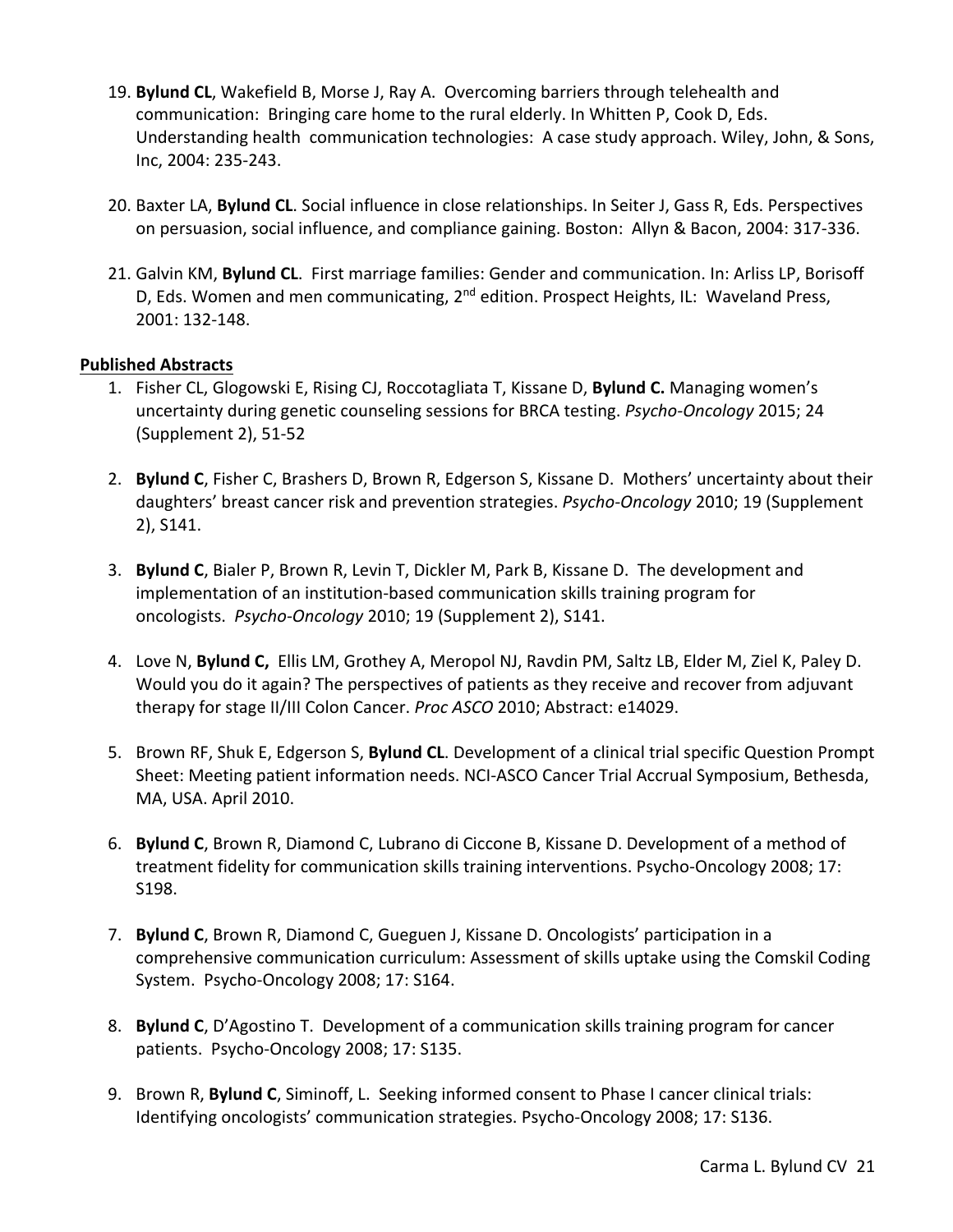- 10. Brown R, **Bylund C**, DeLaCruz A, Solan J, Kissane D, Passik S. Identifying and responding to depression in the adult cancer patient: Improving communication skills. Psycho-Oncology 2008; 17: S135.
- 11. Love NL, Meropol NJ, Ravidn, PM, **Bylund C**, et al. Which adjuvant systemic treatments would medical oncologists wish to receive if they had colon cancer? A survey of 150 physicians. Proc ASCO 2008; Abstract 4049.
- 12. Love NL, Meropol NJ, Ravidn, PM, **Bylund C**, et al. Which adjuvant systemic treatments would medical oncologists wish to receive if they had colon cancer? A survey of 150 physicians. Proc GI Cancers Symposium 2008; Abstract 444.
- 13. Love N, **Bylund C,** Meropol N, et al. How well do we communicate with our patients? A survey of patients who received adjuvant chemotherapy for colorectal cancer. Gastrointestinal Cancers Symposium 2007c; Abstract 239
- 14. Love N, **Bylund C,** Meropol N, et al. How well do we communicate with patients concerning adjuvant systemic therapy? A survey of 150 colorectal cancer survivors. Proc. ASCO 2007b; Abstract 4020
- 15. Brown, RF, **Bylund, CL**. Communication Skills Training The Comskil Model. 8th World Congress of Psycho-Oncology. Psycho-Oncology 2006; 15 (2) S37-S38.
- 16. **Bylund, CL**., Brown, RF & Kissane, D. Improving Facilitators' Communication Skills Training through Training, Assessment and Feedback. 8<sup>th</sup> World Congress of Psycho-Oncology. Psycho-Oncology 2006; 15 (2) S38.
- 17. **Bylund CL**, Gueguen, J.A. Physician-patient Conversations about Internet Cancer Information. 8th World Congress of Psycho-Oncology. Psycho-Oncology 2006; 15 (2) S189.

# **Invited Commentaries**

Bylund C. Communication and Cancer Care. OUPblog: Oxford University Press's Academic Insights for the Thinking World. 10 Feb. 2017. https://blog.oup.com/2017/02/communication-in-cancer-care/

Bylund C. Commentary: Structured patient-clinician communication using DIALOG improves patient quality of life. *Evidence Based Mental Health*. 2008. 11:89.

#### **Letters to the Editor**

Silverman J, van Weel-Baumgarten E, Butow P, Fallowfield L, **Bylund C**, Deveugele M, Rosenbaum M, Martin P, Kinnsersley P. A new paradigm or a misrepresentation of current communication research and teaching? *Medical Education* 2017; 5: 1289-1290.

#### **Public Scholarship**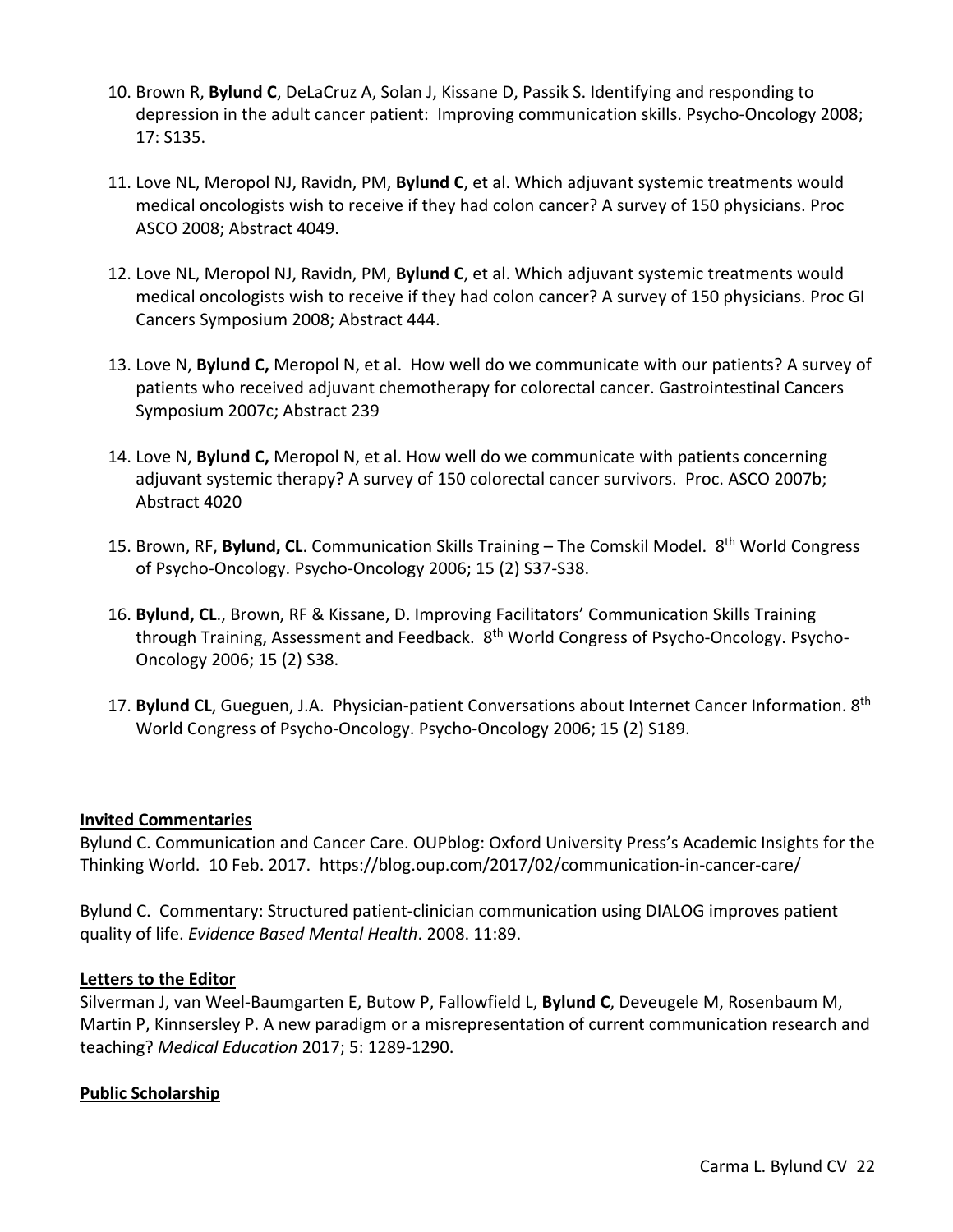Bylund CL, Thompson LA, Staras SAS. How to talk to patients about the COVID vaccine. *Med Page Today:*  July 30, 2021.

Kerr A, Bylund CL. 10 ways to improve patient interactions while wearing a mask. *Med Page Today:*  August 17, 2020

## **EDITED PUBLICATIONS**

#### **Edited Books**

Ho E, Bylund CL, Van Weert J. (Eds). The International Encyclopedia of Health Communication. Wiley/Blackwell. (Forthcoming).

Kissane D, Bultz B, Butow P, **Bylund CL,** Noble S, Wilkinson S. (Eds.) Oxford Textbook of Communication in Oncology and Palliative Care, 2<sup>nd</sup> Edition. Oxford: Oxford University Press, 2017.

Gaff CL, **Bylund CL.** (Eds). Family Communication About Genetics: Theory and Practice. 2010. New York City: Oxford University Press.

#### **Edited Journal Issues**

**Bylund CL**, Deveugle M, Brown R, Finset A. Special Issue of the International Conference on Communication in Healthcare, 2018, Porto, Portugal. *Patient Education and Counseling.* 

**Bylund CL,** Deveugle M, Hillen MA, Ho EY, Finset A. Special Issue of the International Conference on Communication in Healthcare, 2017, Baltimore MD. *Patient Education and Counseling.* 

**Bylund, CL**., & Duck, S. (2004). Interplay between family relationships and health – Special Issue, *Journal of Social and Personal Relationships.*

#### **INVITED LECTURES AND TEACHING**

- 1. Grant proposal writing tips. DC Health Communication Preconference, April 2019.
- 2. Communication in Healthcare: Research, Evidence and Best Practices from Experienced Providers. Keynote speaker. UF Health Patient Safety Quality Week, March 2019.
- 3. Transitions during cancer care: Provider-patient communication and caregivers' experiences, UF Health Cancer Center Grand Rounds, February 2019.
- 4. Systematic Reviews, University of Florida College of Journalism and Communications, October 2018.
- 5. Improving Healthcare communication across the cancer continuum, Karmanos Cancer Center, March 2018.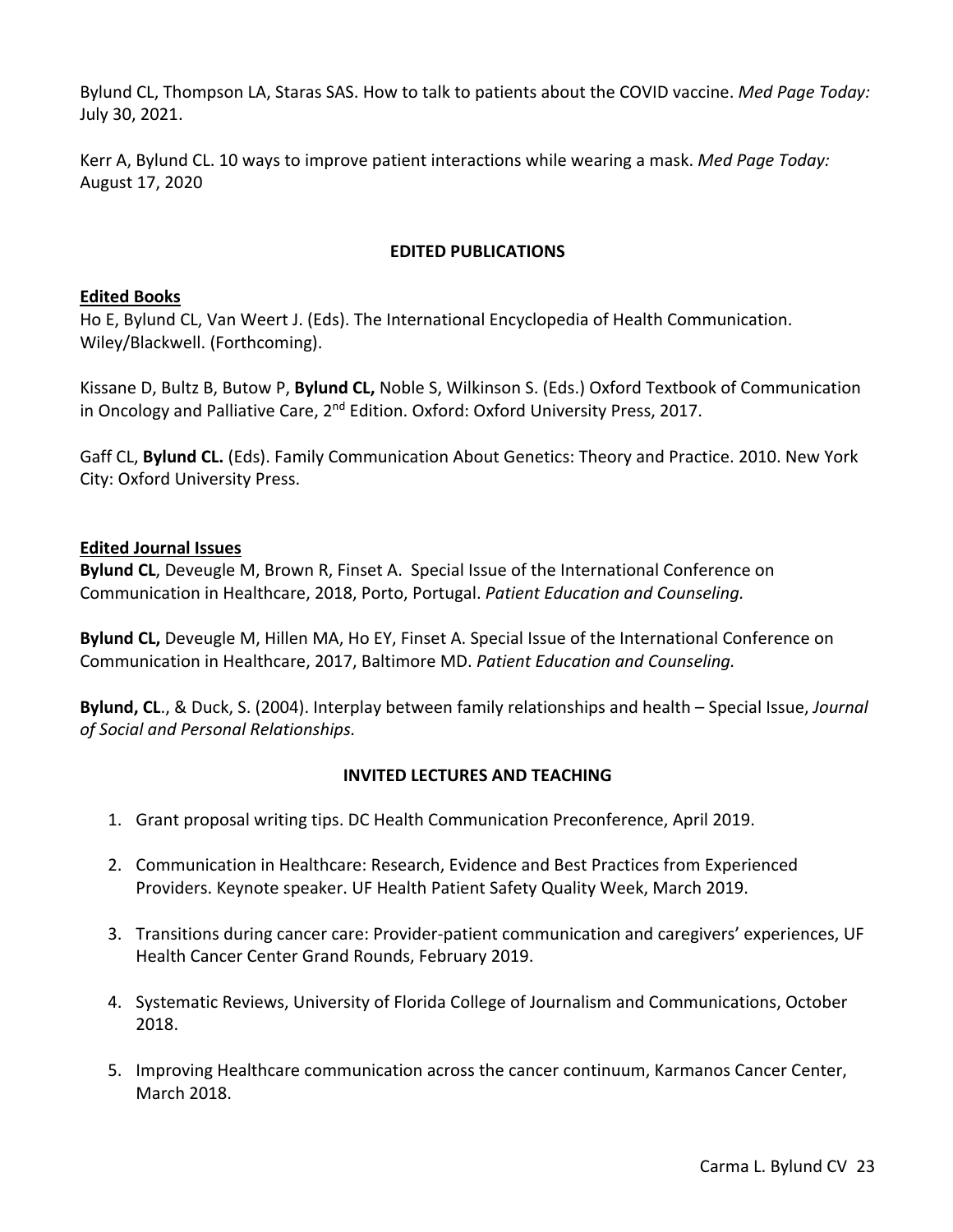- 6. Residency Leadership Workshops/Communication Skills Workshops/Faculty Development Workshops: Hamad Medical Corporation, Doha, Qatar: October 2017, January 2018, October 2018, February 2019
- 7. *Effective Communication Within Cancer Care.* Interview on the podcast: *The Bloodline* produced by The Leukemia and Lymphoma Society, January 2018.
- 8. *A skills-based approach to patient communication.* Department of Pharmacy, Qatar University. Doha, Qatar: November 2015.
- 9. *Health Communication Research Funding Panel.* Plenary Session Panel Member for the NCA Early Careers and Scholarship in Health Communication Preconference, National Communication Association. Chicago, Illinois: November 2014.
- 10. *Communicating about genetics: A family affair.* Plenary session talk presented at the Human Genetics Society of Australasia Annual Scientific Meeting. Adelaide, Australia: August 2014
- 11. *Family communication and nondisclosure*. Workshop presented with Dr. Clara Gaff at the Australasian Society of Genetic Counselors special interest group meeting of the Human Genetics Society of Australia Annual Scientific Meeting. Adelaide, Australia: August 2014.
- 12. *Facilitation of small groups in communication skills training* and *advanced facilitator training.*  Two talks presented at the University of Newcastle-Australia, sponsored by Faculty of Health and Medicine, University of Newcastle, PRC Translational Neuroscience and Mental Health, and Hunter New England Mental Health Services – HNET Psychiatry. Newcastle, Australia: August 2014.
- 13. *Communication skills workshop.* 1<sup>st</sup> Academic Health System Continuing Education Symposium for Health Educators in Qatar. Doha, Qatar: March 2014.
- 14. *How referring providers can make a difference in enhancing access to cancer trials.* Speaker in Webinar offered by Education Network to Advance Cancer Clinical Trials. Webinar offered in U.S.: August 2013.
- 15. *Communication strategies to achieve patient-centered communication in cancer treatment discussions.* Speaker in Webinar offered by Education Network to Advance Cancer Clinical Trials. Webinar offered in U.S.: December 2012.
- 16. *Communication skills training*. A week-long resident and faculty development workshop at the Hamad Medical Corporation, teaching hospital for Weill Cornell Medical College-Qatar. September 2012; Doha, Qatar: March 2010.
- 17. *Beyond the communication department: Exploring alternative career options in academia and beyond.* Visiting Scholar of the Communication Graduate Student Association, George Mason University. Fairfax, Virginia: November 2011.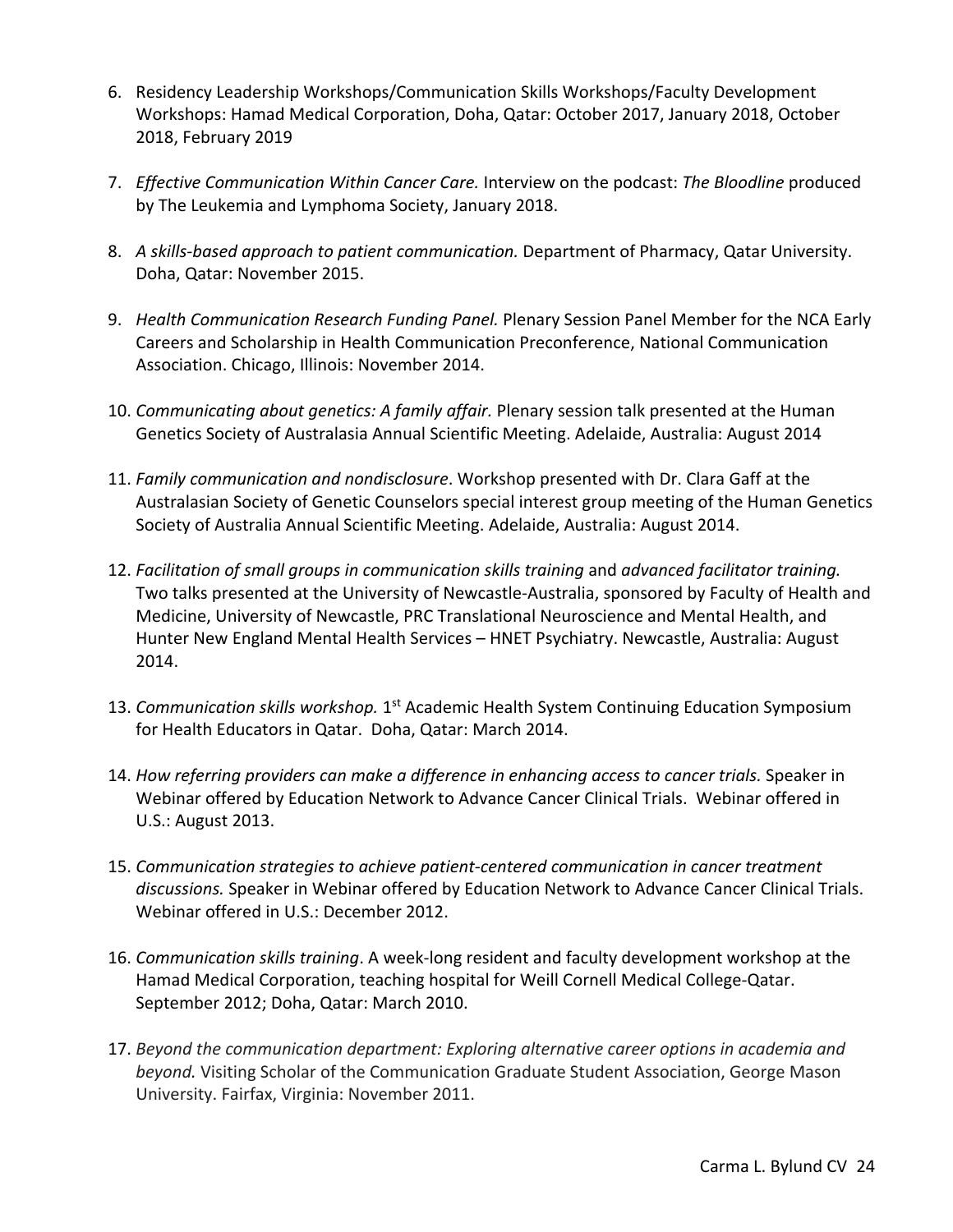- 18. *The development and implementation of a comprehensive communication skills training program.* Department of Oncology, Freiburg Cancer Center. Freiburg, Germany: August 2010.
- 19. *Pediatric bereavement workshop*, Weill Cornell Medical College. A day-long workshop focused on issues of communication and bereavement for pediatric residents. New York: May 2010; May 2009; May 2008; May 2007.
- 20. *Communication skills training.* Co-taught a communication skills training course for oncologists at Virginia Commonwealth University Massey Cancer Center. Richmond, VA: November 2009.
- 21. *Improving physician-patient communication in cancer care,* GE Healthymagination Oncology Patient Advocacy Forum. New York: October 2009.
- 22. *Psychiatric aspects in palliative care*. A week-long workshop for physicians from Eastern and Central Europe and Africa. Sponsored by the American Austrian Foundation and the Open Society Institute. Salzburg, Austria: March 2009.
- 23. *Shared decision making with patients and their families,* Department of Pediatrics Grand Rounds, Weill Cornell Medical College. New York: February 2009.
- 24. *Physician-patient communication about breast cancer-related internet information and its effect on patient satisfaction and anxiety,* Centre of Medical Psychology and Evidence-based Decisionmaking, University of Sydney. Sydney, Australia: December 2008.
- 25. *Communicating with your doctors,* SynCure. New Jersey: November 2008; Fort Lauderdale, Florida: March 2008.
- 26. *Communicating with doctors*, 92<sup>nd</sup> Street Y. New York: May 2008.
- 27. *The Comskil Training Program,* TJ Martell Foundation. Nashville, Tennessee; September 2007.
- 28. *Communication skills training,* Rutgers University, Department of Communication. New Brunswick, New Jersey: March 2006.

#### **RECENT CONFERENCE PRESENTATIONS**

*Past five years (of 116 total)*

- 1. **Bylund CL,** Alpert A, Paige S, Taylor G, Vasquez T, Peterson E, Close J, Markham MJ. Cancer patients' and caregivers' experiences discussing online health information with their clinicians. Academy of Communication in Healthcare Research Forum (Virtual). June 2020.
- 2. Taylor G, Radhakrishnan N, **Bylund CL.** Effective communication strategies between health care professionals and family members of patients experiencing delirium. International Conference on Communication in Healthcare, San Diego, CA: October 2019.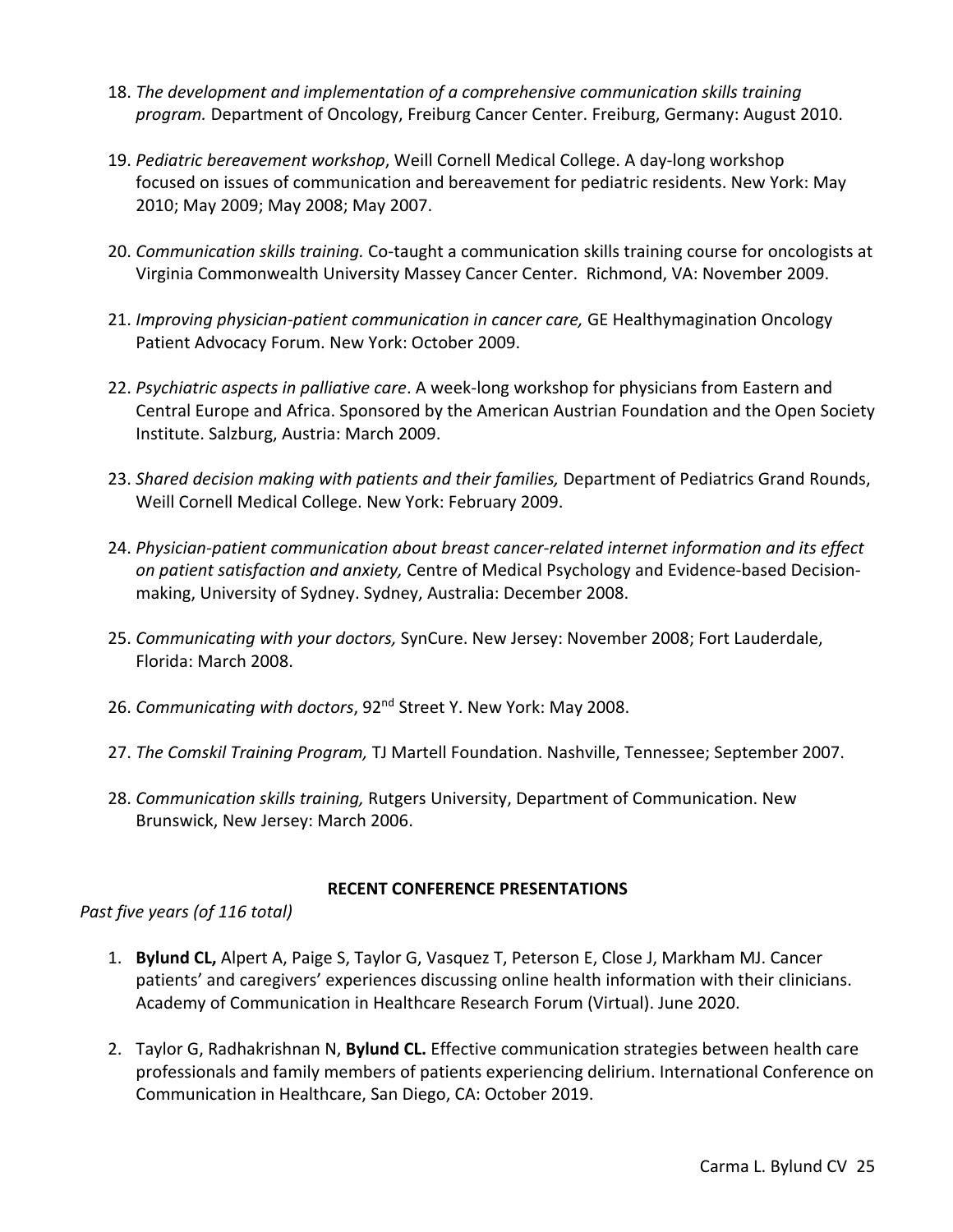- 3. **Bylund CL**, Peterson EB, Ansell M, Bylund K, Ditton-Phare P, Hines A, Manna R, Singh Ospina N, Vasquez T, Wells R, Rosenbuam M. The effect of experiential communication skills education on graduate medical trainees' communication behaviors: A systematic review. International Conference on Communication in Healthcare, San Diego, CA: October 2019.
- 4. **Bylund CL**, Bluck S, Mroz E, Taylor G, Emanuel L, Fitchett G, Handzo G, Chochinov H, Wilkie D. Empathic communication in dignity therapy. International Conference on Communication in Healthcare, San Diego, CA: October 2019.
- 5. Bylund CL, Adams KA, Sinha T, Afana A, Yassin M, El Geziry A, Nauman A, Al Romaihi S Anand, A. The longitudinal impact of a communication skills workshop on doctors' behavior. International Conference on Communication in Healthcare, Washington DC: May 2019.
- 6. Mullis M, Kastrinos A, Wollney E, Taylor G, Bylund CL. Cross-cultural barriers to parent-child communication about sexual and reproductive health topics: A systematic review. International Communication Association Annual Convention, Washington DC: May 2019.
- 7. Flood-Grady E, Paige SR, Krieger JL, **Bylund CL.** Rural parent perceptions of telemental health services: Examining message design techniques to enhance adolescent service use. (Poster). DC Health Communication Conference, Fairfax, VA: April 2019.
- 8. **Bylund CL,** Fisher CL, Kastrinos A, See-Hau M, Weiss E. Transitions during blood cancer care: The caregivers' perspective. DC Health Communication Conference, Fairfax, VA: April 2019.
- 9. **Mroz E. L.,** Sharma, S., Bluck, S., Liao, H., Bylund, C. (2018, November). *Younger and Older Adults' Memories of Loss and Illness: Rumination, Communion, and Growth*. Poster, Gerontological Society of America Annual Scientific Meeting.
- 10. **Bylund CL,** Koenig CJ, Banerjee SC, Parker P, Kissane D, Horwitz S. Transitioning from cancer patient to cancer survivor: A longitudinal analysis of oncologist-patient dyads. International Conference on Communication in Healthcare, Porto, Portugal: September 2018.
- 11. **Bylund CL,** Adams K, Anand A, Sinha T, Afana A, Yassin M, El Geziry A, Nauman A, Al-Romaihi S. The impact of a communication skills workshop on doctors' behavior over time. International Conference on Communication in Healthcare, Porto, Portugal: September 2018.
- 12. **Bylund CL,** Peterson EB, Wollney E, Chou S. Online searching for cancer information: A HINTS analysis of individuals with a cancer diagnosis. (Poster). International Conference on Communication in Healthcare, Porto, Portugal: September 2018.
- 13. Linn A, Sanders R, **Bylund C**. Patients barriers to discuss online health information. International Conference on Communication in Healthcare, Porto, Portugal: September 2018.
- 14. Linn A, Sanders R, **Bylund C**. Communication strategies used to discuss online information. International Conference on Communication in Healthcare, Porto, Portugal: September 2018.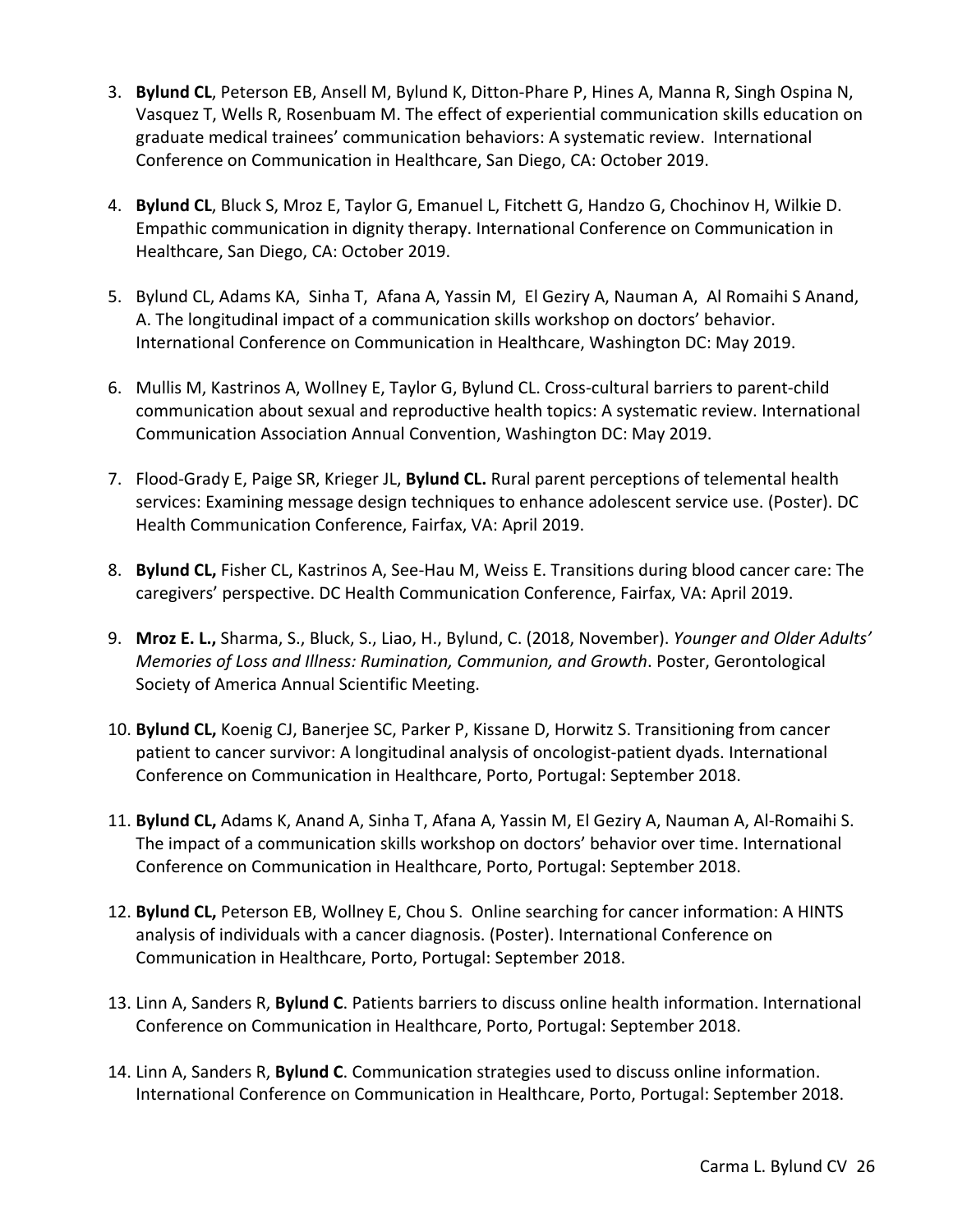- 15. Krystallidou D, Rowlands A, Finset A,, Schouten B, Bylund C, Pype P. Emotions in doctor-patient interaction: Perspectives from research, education and clinical practice. (Symposium). International Conference on Communication in Healthcare, Porto, Portugal: September 2018.
- 16. **Bylund CL,** Michaels M, Weiss E, Patel S, D'Agostino T, Binz-Scharf M, Blakeney N, McKee D. The effect of an online training program on primary care physicians' knowledge, beliefs, and attitudes about cancer clinical trials. (Poster). 39th Annual Meeting & Scientific Sessions of the Society of Behavioral Medicine, New Orleans, LA: April 2018.
- 17. **Bylund CL.** Time management and productivity tips. (Part of a larger mid-day meeting session entitled Project management: Practical tips and tools on how to succeed from start to finish.) 39th Annual Meeting & Scientific Sessions of the Society of Behavioral Medicine, New Orleans, LA: April 2018.
- 18. **Bylund CL.** Factors associated with residents' and fellows' successful uptake of communication skills**.** International Conference on Communication in Healthcare, Baltimore, MD: October 2017.
- 19. **Bylund CL,** Patel A, Elnashar M, Abdelrahim H. Improving patients' communication skills. through the use of an innovative training mobile app. International Conference on Communication in Healthcare, Baltimore, MD: October 2017.
- 20. Al Saadi W, **Bylund CL** (Presenter), Rankin J. A hermeneutic interpretation of nurses' experiences of truth telling and harms in cancer care. International Conference on Communication in Healthcare, Baltimore, MD: October 2017.
- 21. Rogers M, Latella LE, Banerjee SC, Parker PA, Horwitz S, Matasar MJ, **Bylund CL,** Kissane DW, D'Agostino TA, Cohen JH, Sebak R, Morrissey DA & Leventhal H. Physician-patient communication to reduce fear of cancer recurrence (FCR) in lymphoma survivors. International Conference on Communication in Healthcare, Baltimore, MD: October 2017.
- 22. Banerjee SC, Manna R, Coyle N, Hammonds S, Gallegos TE, Zaider T, Krueger CA, Bialer PA, **Bylund CL**, & Parker PA. The development, implementation, and initial evaluation of a communication skills training program for oncology nurses. (Poster). 38th Annual Meeting & Scientific Sessions of the Society of Behavioral Medicine, San Diego, CA: April 2017.
- 23. Shen MJ, Peterson E, Costas-Muniz R, Hernandez MH, Jewell ST, Matsoukas K, **Bylund CL** "Black-White Racial Differences in Patient-Physician Communication: A Systematic Review. (Poster). 38th Annual Meeting & Scientific Sessions of the Society of Behavioral Medicine, San Diego, CA: April 2017.
- 24. Sayed S, Topping A, Mulvihill A, Kelly D, Dobson A, Shaji A, Manakkal F, Pineda F, Ali R, Sawaya M, Gillespie C, **Bylund CL.** Training oncology nurses in communication skills in Qatar. International Conference in Healthcare Communication, Heidelberg, Germany: September 2016.
- 25. **Bylund CL,** Sinha T, Anand A, Al Marri A, Omer W, Afana A, Yassin M, Al-Khal A. The association of previous experience on evaluations of communication skills training. (Poster). International Conference in Healthcare Communication, Heidelberg, Germany: September 2016.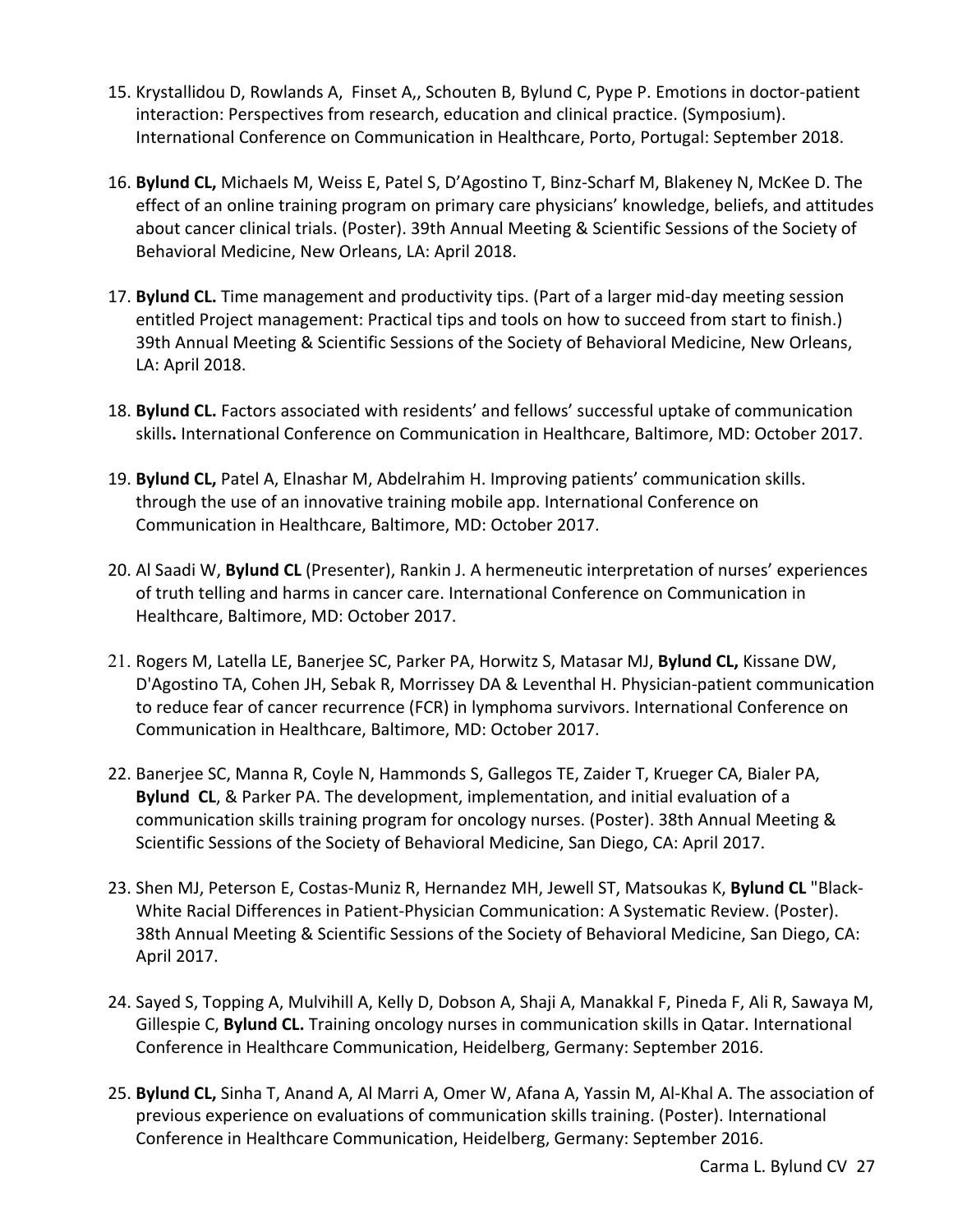- 26. Peterson EB, Ostroff JS, Duhamel KN, D'Agostino TA, Canzona MR, Hernandez M, **Bylund CL.** The impact of physician recommendation on cancer screening behavior: A systematic review. (Poster). International Conference in Healthcare Communication, Heidelberg, Germany: September 2016.
- 27. D'Agostino TA, Shuk E, Maloney E, Zeuren R, Tuttle M, & **Bylund CL.** A qualitative analysis of medical decision-making and illness experience in papillary thyroid cancer. 37th Annual Meeting & Scientific Sessions of the Society of Behavioral Medicine, Washington, DC: March 2016.
- 28. D'Agostino TA, Banerjee SC, Manna R, Bialer P, **Bylund CL,** & Parker PA. Examining differences in the communication skills training needs of oncology fellows by discipline. (Poster.) 37th Annual Meeting & Scientific Sessions of the Society of Behavioral Medicine, Washington, DC: March 2016.
- 29. **Bylund CL,** Ghannam J, Afana A, Ho E, Al-Arab B, Al-Khal A. Implementation and evaluation of a stress management and wellness course for residents in Qatar. Oral presentation and poster presentation. (One of 10 abstracts from more than 200 selected for oral presentation). Accreditation Council for Graduate Medical Education Annual Conference, National Harbor, Maryland: February 2016.
- 30. Kearney J, Banerjee S, Manna R, Gallegos T, **Bylund C**, Parker P. Development of novel booster communication skills training in pediatric palliative care. Academy of Psychosomatic Medicine, New Orleans, Louisiana: November 2015.
- 31. **Bylund CL.** Communication skills for healthcare providers. International Conference of the International Society for Quality in Health Care, Doha, Qatar: October 2015.
- 32. **Bylund CL**, Banerjee S, Bialer P, Levin T, Manna R, Bartell A, Parker P, Cimaglia N, Dyson R, Kissane D. Communication training with oncology trainees: Results of a 4-year study. International Conference in Healthcare Communication, New Orleans, Louisiana: October 2015.
- 33. **Bylund CL**, Afana A, Alyafei K. Addressing family non-disclosure and conflict using family meetings. International Conference in Healthcare Communication, New Orleans, Louisiana: October 2015.
- 34. Sperka M, Banerjee S, **Bylund C.** The relationship between clinical experience, communication skills improvement and communication self-efficacy among practicing oncology nurses. (Poster). International Conference in Healthcare Communication, New Orleans, Louisiana: October 2015.
- 35. **Bylund CL.** Faculty development for active communication skills facilitators through booster courses. (Poster). International Conference in Healthcare Communication, New Orleans, USA: October 2015.
- 36. **Bylund CL,** Shah B, Al-Arab B, Afana A, Al-Mohammed A, Al-Maslamani, Dousa K, Scott S, Helmi I, Al-Khal A. Implementing a chief resident training course. (Poster). Accreditation Council for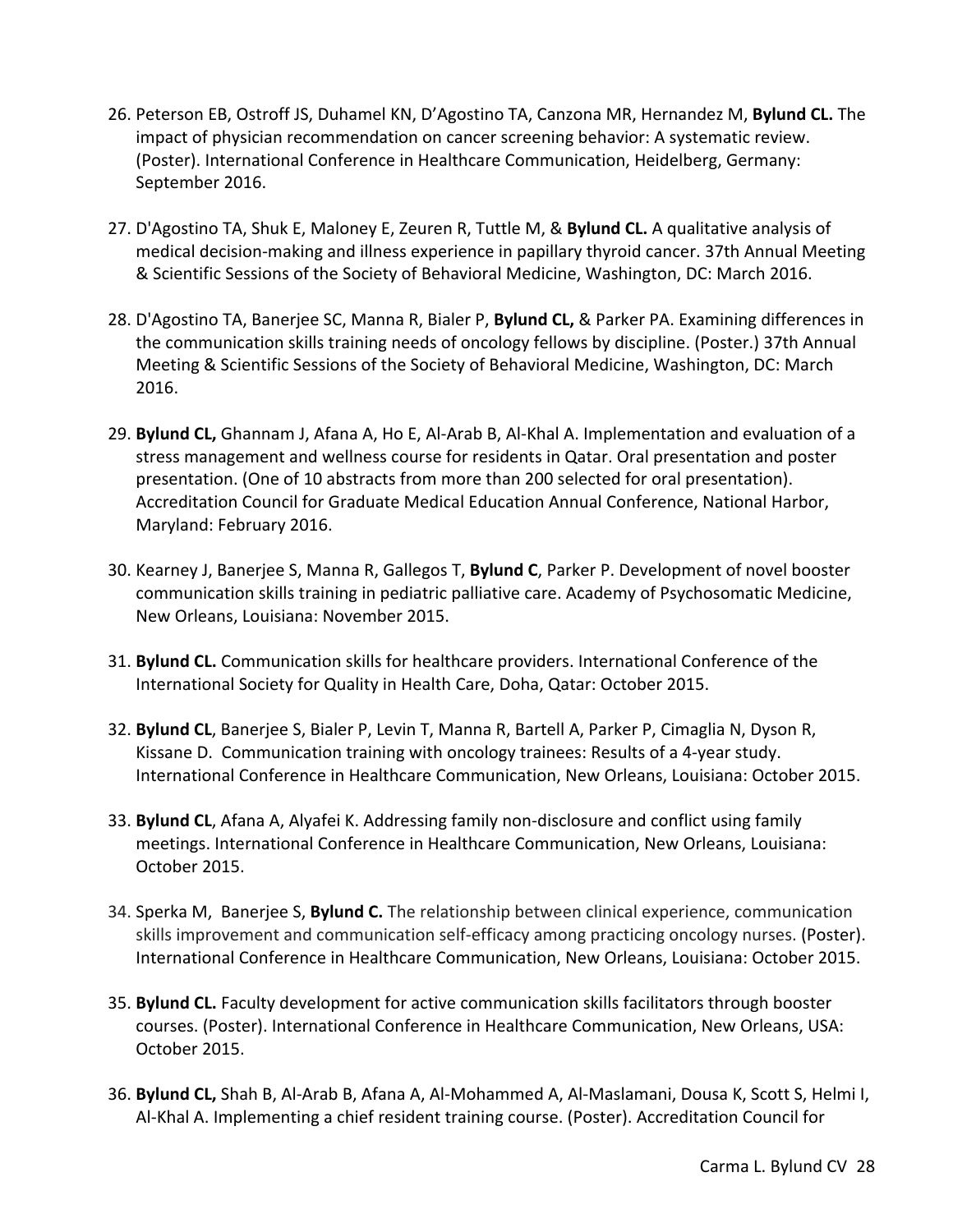Graduate Medical Education, Annual Educational Conference, San Diego, California: February 2015.

- 37. Fisher CL, Glogowski E, Rising CJ, Roccotagliat T, Kissane D, **Bylund C.** Managing women's uncertainty during genetic counseling sessions for BRCA Testing. World Congress of Psycho-Oncology, Washington, DC: July 2015.
- 38. Hartigan DB, Shuk E, McLarney K, Philip EJ, Horwitz S, **Bylund C.** Physician lymphoma survivor discussions of health promotion: A qualitative analysis. Citation Abstract and Meritorious Student Abstract. Society of Behavioral Medicine, San Antonio: April 2015.

## **TEACHING EXPERIENCE**

#### **Graduate Courses**

Survey Research Methods **Fall 2018** Systematic Review Methods Spring 2018; Fall 2019 Quantitative Methods **Spring 2004** Health Communication and Spring 2002, Fall 2002

#### **Undergraduate Courses**

Introduction to Health Communication Spring 2004 Communication Inquiry (Methods) Spring 2003

Introduction to Family Communication The Summer 2002, Summer 2003

Communication in Healthcare Fall 2017; Spring 2019; Fall 2020

Introduction to Public Speaking Fall 1997, Spring 1998, Spring, Summer, Fall 2000 Physician-Patient Communication Spring 2001, Fall 2001, Spring 2003, Spring 2003, Spring 2004

#### **Academic Medical Center Teaching**

**Resident Leadership (2019-20), University of Florida** I am working with the Associate Dean for Graduate Medical Education and the Chief Quality Officer to develop and implement leadership training for residents on the Patient Safety and Quality Committee.

#### **Breaking Bad News (2018-present), University of Florida**

I teach a monthly course to medicine residents on Breaking Bad News.

# **Communication Skills Workshops for Healthcare Providers (2005-2017)**

I have developed, taught, evaluated and led communication skills training courses for residents, fellows, practicing physicians and nurses, first at Memorial Sloan-Kettering Cancer Center and then at Hamad Medical Center.

# *Physicians' Courses*

• Breaking Bad News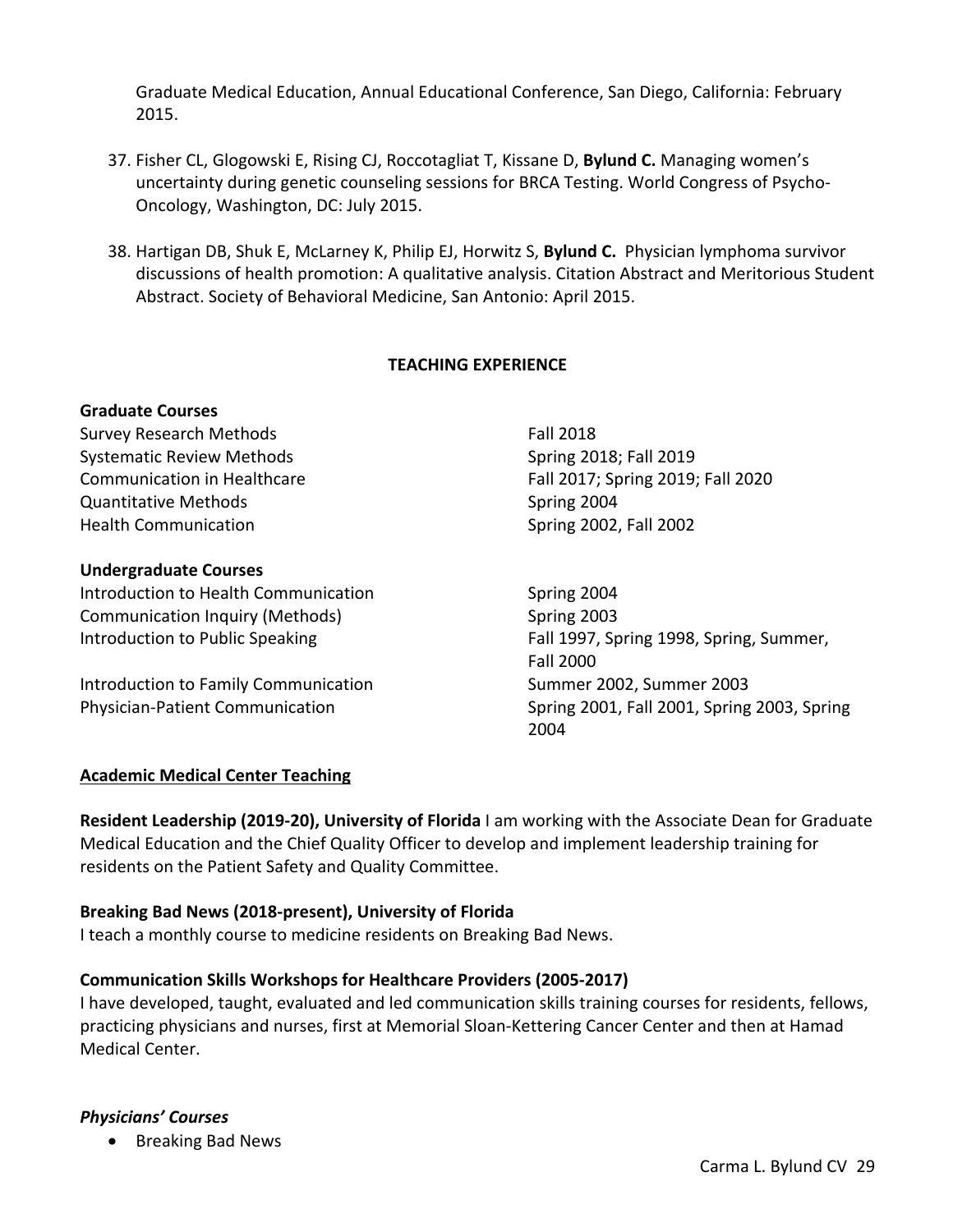- Shared Decision Making about Treatment Options
- Responding to Patient Anger
- Working with Interpreters
- Discussing Prognosis
- Discussing the Transition to Palliative Care
- Discussing End-of-Life Goals of Care
- Conducting a Family Meeting

#### *Nurses' Courses*

- Responding Empathically to Patients
- Discussing Death, Dying and End-of-Life Goals of Care
- Responding to Challenging Interactions with Families

## **Communication Skills for Medical Students (Fall 2016)**

I led the development and teaching of the communication skills curriculum for medical students at Qatar University College of Medicine.

#### **Graduate Medical Education Training (2013-2017)**

In my role as Associate Director for Medical Education at Qatar University, I oversaw several regularly offered courses for residents and fellows. I am directly involved in the development, teaching and/or evaluation of these courses:

- Communication Skills (as above)
- Research Methods
- Chief Residents' Development
- Stress Management
- Presentation Skills
- Professionalism

#### **Faculty Development Teaching Experience**

| Booster Courses for communication skills facilitators | 2015-2017 |
|-------------------------------------------------------|-----------|
| <b>Facilitating Small Group Role Play Sessions</b>    | 2006-2017 |
| Giving Feedback                                       | 2004-2005 |
|                                                       |           |

#### **Other**

| Coach, Clinical Care Improvement Training Program | 2014-2015 |
|---------------------------------------------------|-----------|
|---------------------------------------------------|-----------|

#### **MENTORING AND SUPERVISION**

#### **Post-Doctoral and Faculty Research Mentoring**

Naykky Singh Ospina, M.D., Assistant Professor, Department of Medicine, University of Florida.

Jordan Alpert, Ph.D., Assistant Professor, Department of Advertising, University of Florida.

Michael Ponsford, M.D., on his Master's in Medical Education project (2016-present). Currently employed as rehab physician at Epworth Hospital, Melbourne, Australia.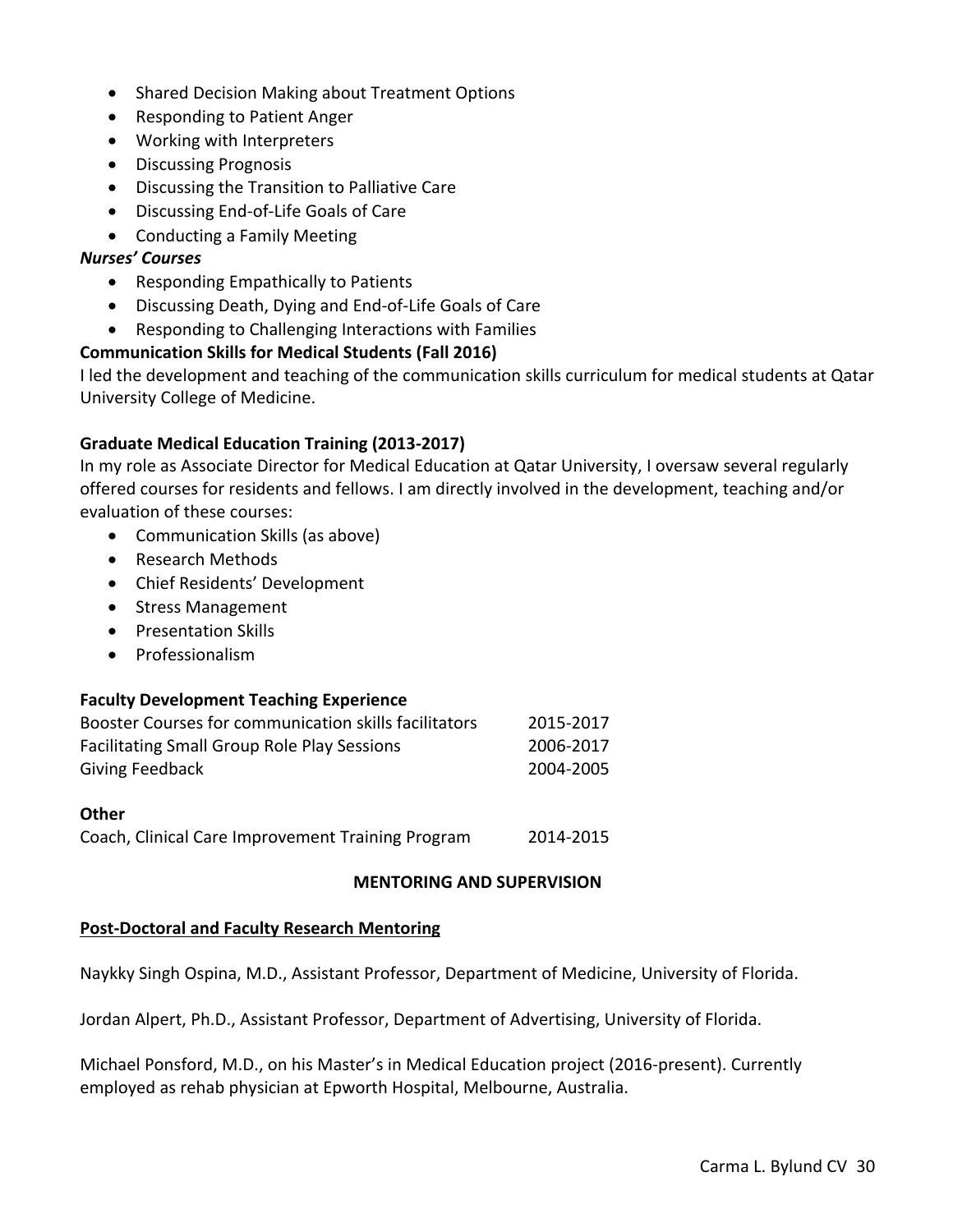Shireen Suliman, M.D., on her capstone project for Master of Education for the Health Professions degree at Johns Hopkins "Effectiveness of reforming the CCITP curriculum utilizing blended learning platform (2015-present). Currently employed as Consultant at Hamad Medical Corporation.

Megan Shen, Ph.D., NIH T32 funded post-doctoral fellow in the Communication Skills Training and Research Laboratory (2013-2015). Currently employed as Assistant Professor of Psychology at Weill Cornell Medical College, New York.

Marianne Nellis, M.D., pediatric critical care fellow at New York Presbyterian Hospital (2012-2014). Currently employed as Assistant Professor of Pediatrics at Weill Cornell Medical College, New York.

Wilson File, M.D., pediatric oncology fellow at Southwestern University in Dallas, Texas (2011-2013). Currently employed as pediatric oncologist in Norfolk, Virginia.

Thomas D'Agostino, M.A., Ph.D., NIH T32 funded pre-doctoral fellow in the Communication Skills Training and Research Lab (2011-2013). Currently employed as Staff Psychologist at the Albany Stratton VA Medical Center, Albany, NY.

Erin Maloney, Ph.D., NIH T32 funded post-doctoral fellow in the Communication Skills Training and Research Lab (2010-2012). Currently employed as Program Director at University of Pennsylvania.

Nena Osorio, M.D., Assistant Professor of Pediatrics, Weill Cornell Medical College on her research project: "Implementing Family-Centered Rounds," funded by a Clinical Scholar Award for Patient Safety from the Department of Pediatrics, New York Presbyterian Hospital (2007-2011). Currently employed as Associate Professor of Pediatrics, Weill Cornell Medical College.

| Role              | <b>Student</b>        | <b>College</b>                | <b>Graduation Date</b> |
|-------------------|-----------------------|-------------------------------|------------------------|
| Co-Chair PhD      | Greenberry Taylor     | Journalism and Communications | August 2020            |
| Chair PhD         | <b>Easton Wollney</b> | Journalism and Communications | August 2021            |
| Co-Chair PhD      | Amanda Kastrinos      | Journalism and Communications | August 2021            |
| Member PhD        | <b>Matthew Cretul</b> | Journalism and Communications | May 2021               |
| Member PhD        | Rachel Damiani        | Journalism and Communications | August 2021            |
| Member PhD        | Vaughan James         | Journalism and Communications |                        |
| Member PhD        | Devyn Mullis          | Journalism and Communications | August 2021            |
| Member PhD        | Donghee Lee           | Journalism and Communications | August 2021            |
| Member PhD        | Nathalie Fernandez    | Psychology                    | August 2021            |
| Member PhD        | Aantaki Raisa         | Journalism and Communications |                        |
| Member PhD        | Sara Voorhees         | <b>Clinical Psychology</b>    |                        |
| Chair Master's    | Taylor Vasquez        | Journalism and Communications | May 2020               |
| Co-Chair Master's | Aantaki Raisa         | Journalism and Communications | August 2019            |
| Member Master's   | Jinhui Xu             | Journalism and Communications | August 2019            |

## **Student Committee Membership University of Florida**

#### **Prior to the University of Florida**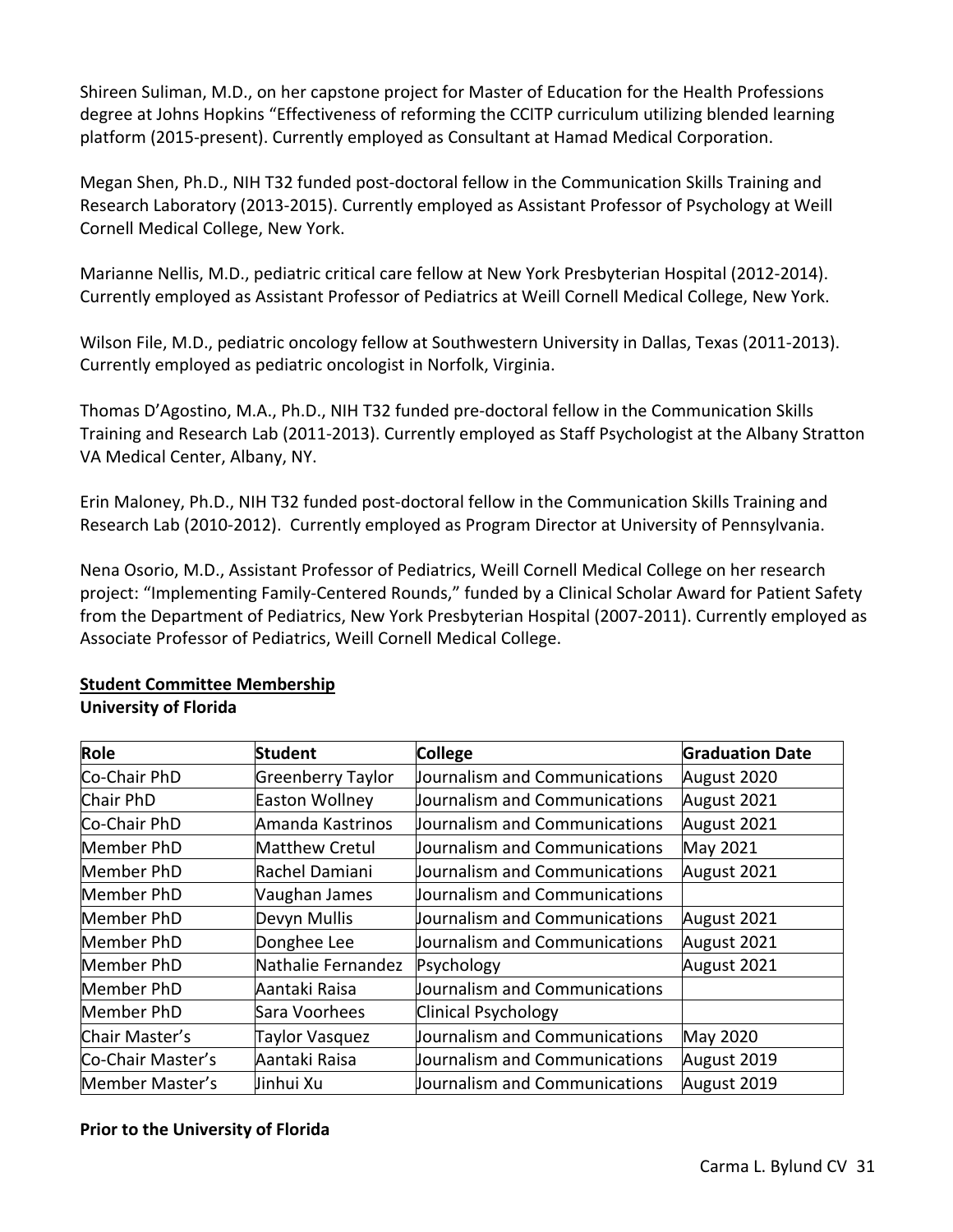Shireen Sulliman, PhD Committee, External Member, Qatar University, Present Cindy Bravo-Sanchez, Committee Member, PhD Committee, External Member, 2017-2019, Rutgers University

Alhan Jama, Committee Member, Master's Project, 2017, University of Calgary in Qatar Wafa Alsaadi, Committee Member, Master's Project, 2016, University of Calgary in Qatar Thomas A. D'Agostino, Committee Member, Ph.D. Dissertation Committee, 2013, The New School Marianne Nellis, Committee Member, Master's Degree in Clinical Investigation, Weill Cornell Medical College.

Daniel Kirkpatrick, Committee Member, Ph.D. Dissertation Committee, 2003, University of Iowa Matthew Thatcher, Committee Member, Ph.D. Qualifying Exam Committee, 2003, University of Iowa Shana Kopacweski, Committee Member, Ph.D. Qualifying Exam Committee, 2003, University of Iowa Rebecca Imes, Co-Chair, Ph.D. Dissertation Committee, 2002-2004, University of Iowa Maurine Orwa, Co-Chair, Ph.D. Dissertation Committee, 2002-2004, University of Iowa Evelyn Ho, Committee Member, Ph.D. Dissertation Committee, 2002-2004, University of Iowa Mike Searcy, Committee Member, Ph.D. Dissertation Committee, 2002-2004, University of Iowa Angela Borsella, Committee Member, Ph.D. Dissertation Committee, 2002-2004, University of Iowa Michelle Moncrieffe, Committee Member, M.A. Thesis Committee, 2002-2004, University of Iowa Maurine Orwa, Committee, M.P.H., 2001-2002, University of Iowa Carrie Heseman, Chair, B.A. Honor's Thesis, 2001, University of Iowa

# **Communication Skills Faculty**

Provided mentoring and supervision of 56 physicians who are instructors and facilitators in our communication skills training program at Hamad Medical Corporation.

# **International PhD Marking**

Jen Lee Teh, University of Queensland. Ph.D. Thesis: *"Depression explanatory models of primary care patients and doctors: Relationship with self-stigma, communication effectiveness, and recovery."* October 2017.

Jean Paul, University of Melbourne. Ph.D. Thesis: *"Very often the answer's not black or white": Current practice, clinician and parental experiences of genomic testing in paediatric genetics clinics*. August 2015.

# **Structured Mentoring Activities at Professional Conferences**

*DC Health Communication Pre-Conference and Conference, Small Group Mentor, 2019*

*National Communication Association Health Communication Doctoral and Early Career Preconference, 2020, 2018, 2014, 2012, 2010, 2008, 2006*

*International Communication Association, Pairing with Colleagues, 2018*

*International Conference on Communication in Healthcare, Pairing with Colleagues,* 2014-17

# **UNIVERSITY COMMITTEES AND SERVICE**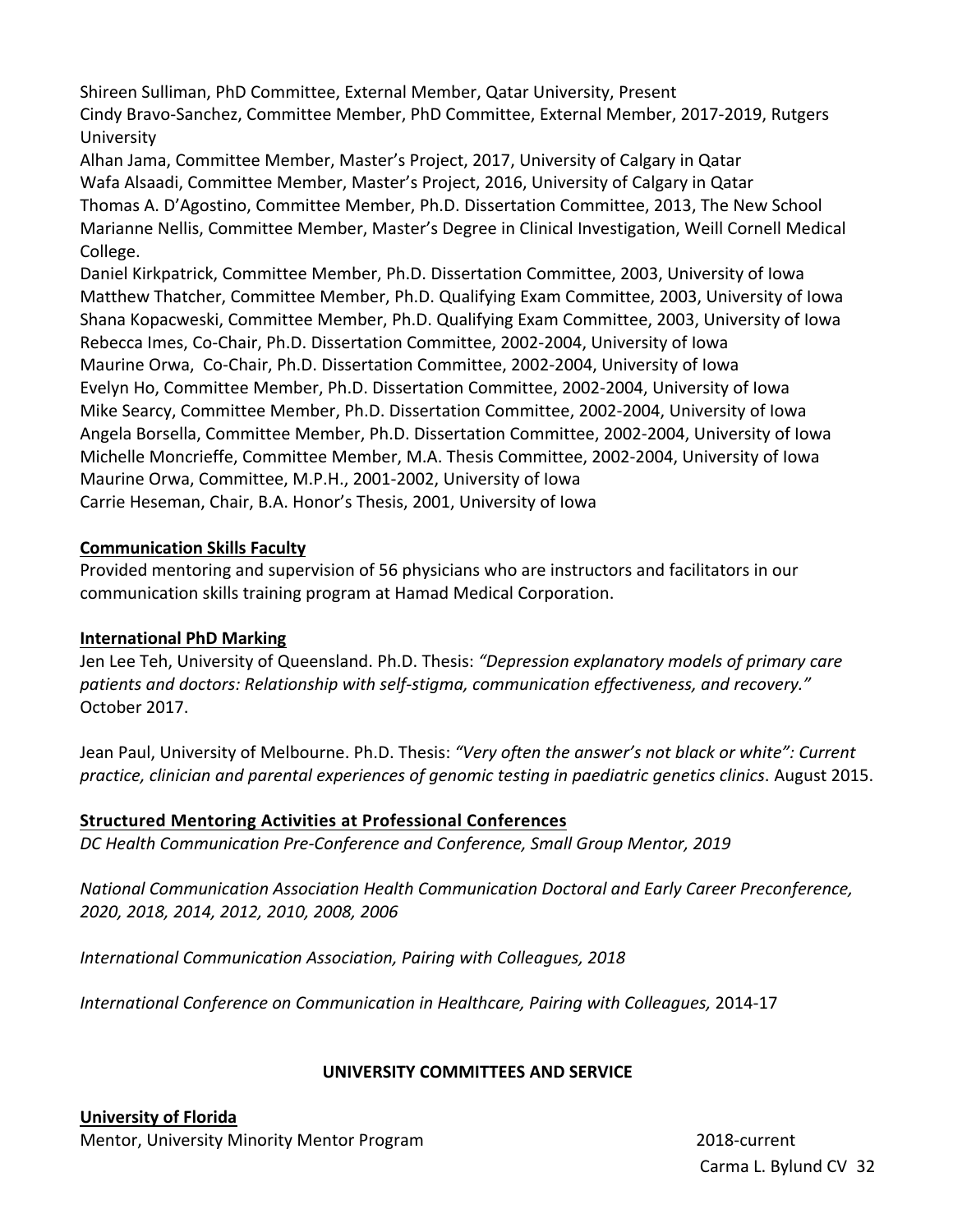| Judge, Poster Session, Undergraduate Research Day<br>2018                         |           |  |
|-----------------------------------------------------------------------------------|-----------|--|
| <b>UF Health Cancer Center</b>                                                    |           |  |
| <b>Chair, Pilot Grants Review Session</b>                                         | 2021      |  |
| Cancer Population Sciences Liaison to Education Committee                         | 2018-     |  |
| Cancer Population Sciences Professional Development and Speaker's Committee 2017- |           |  |
| <b>UF College of Journalism and Communications</b>                                |           |  |
| Member, Search Committee, Public Relations                                        | 2020-2021 |  |
| Chair, Search Committee, Public Relations                                         | 2018-2019 |  |
| <b>Faculty Senate</b>                                                             | 2018-2021 |  |
| <b>Scholarship Committee</b>                                                      | 2018      |  |
| <b>Grant Reviewer, STEM TCC Pilot Grants</b>                                      | 2018      |  |
| Paper Reviewer, CJC Graduate Student Research Symposium                           | 2018-2019 |  |
| <b>Chair, STEM Dissertation Conference</b>                                        | 2017-2018 |  |

## **MEMBERSHIP IN PROFESSIONAL ORGANIZATIONS**

Academy of Communication in Healthcare EACH: The International Association for Communication in Healthcare International Communication Association National Communication Association

## **EXTRAMURAL PROFESSIONAL RESPONSIBILITIES**

#### **Leadership**

- National Representative, EACH: International Association of Communication in Healthcare, 2021- 2023
- Chair, Health Communication Division, National Communication Association, 2008-2009
- Secretary, Health Communication Division, National Communication Association, 2003-2004
- Chair, Committee for Doctoral and Early Career Preconference in Health Communication. National Communication Association, Health Communication Division, 2004; 2002.

#### **Committee Membership**

- ICA/NCA Health Communication MA Thesis and Dissertation Award Committee, 2018
- Education Special Interest Group, EACH: International Association of Communication in Healthcare, 2018
- Research Committee, American Academy of Communication in Healthcare, 2015
- Membership Committee, American Academy on Communication in Healthcare, 2011-2013
- Research Board Member, National Communication Association, 2011-2013

# **Program Planner and Conference Committees**

- Co-Workshop Chair and Conference Planning Committee, International Conference on Communication in Healthcare, 2018-2019
- Co-Program Planner for the *Opportunities Beyond the Academy* Series, National Communication Association Annual Convention, 2015.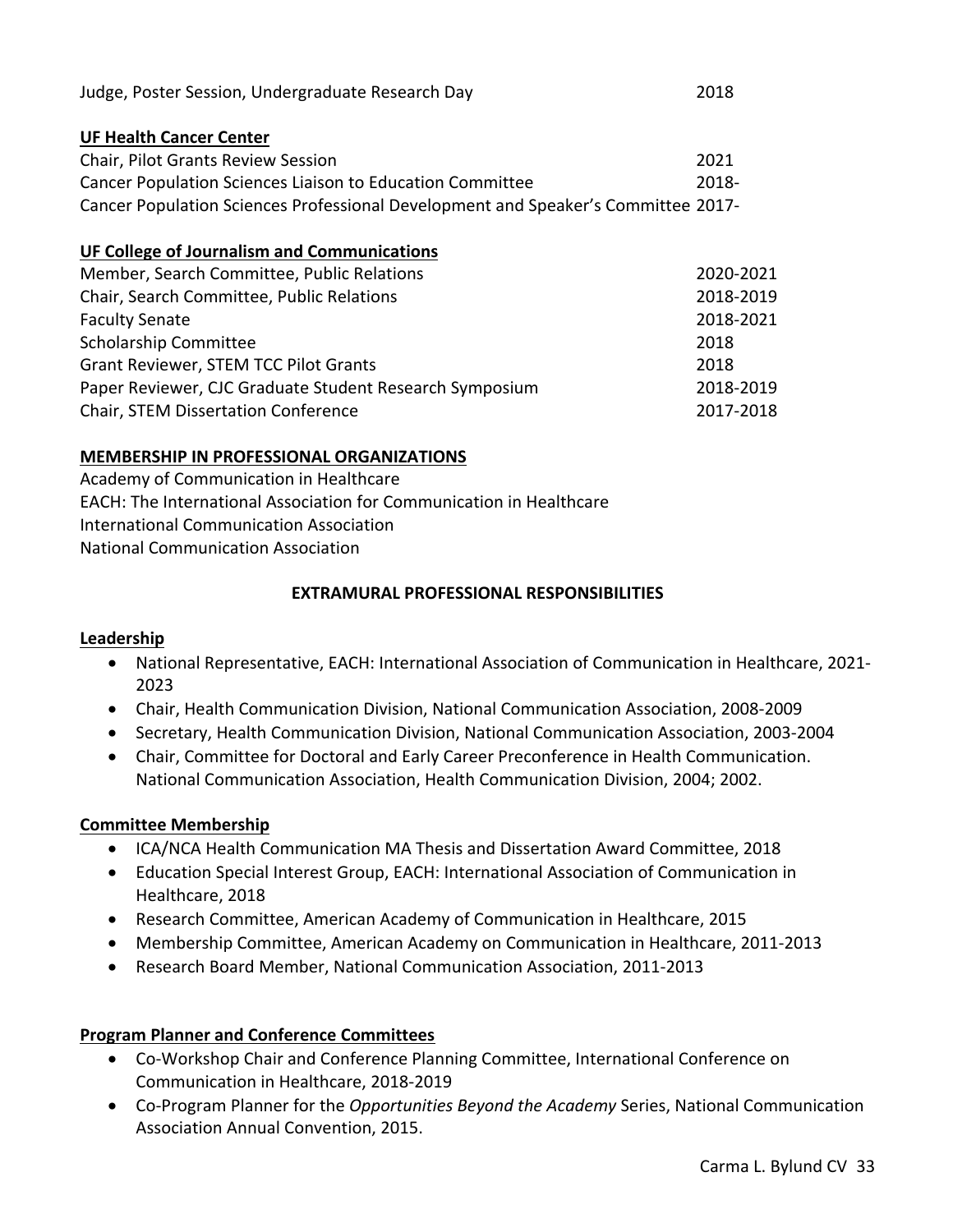- Advisory Committee for the 1st Middle Eastern Conference on Interprofessional Education: New Frontiers in Healthcare Education. Doha, Qatar, 2015.
- Scientific Steering Committee, International Conference on Communication in Healthcare, 2011
- Vice-Chair, Program Planner, Health Communication Division, National Communication Association, 2007-2008
- Scientific Steering Committee, International Conference on Communication in Healthcare, 2005
- Program Planner, Health Communication Working Group, American Public Health Association, 2003

## **Grant Review Panels/Study Sections**

## *Regular Member*

National Cancer Institute, Sub-Committee I (Transition to Independence), July 2021- June 2025

# *AdHoc*

National Cancer Institute, 2021/05 ZCA1 SRB-1 (M2) S, March 2021 National Cancer Institute, ZCA1 SRB-1 (J2) R, November 2020 National Cancer Institute, NCI-I R, Subcommittee I, July, October 2020; National Cancer Institute, 2020/01 ZCA1 SRB-1 (J1) S, October 2019 National Cancer Institute, Special Emphasis Panel (SEP) on PAR-19-093, July 2019 National Cancer Institute, Special Emphasis Panel, 2012 Patient Centered Outcomes Research Institute, 2012 National Cancer Institute, Small Grants for Behavioral Research in Cancer Control, 2011-2012 Swiss Cancer League, 2010-2012 National Cancer Institute, Committee J, 2008

# **Review Panels – Conferences**

- Paper review for International Communication Association, Health Communication Division, 2018; 2015; 2013.
- Workshop review for International Conference on Communication in Healthcare, 2018; 2017.
- Abstract review for the DC Health Communication Conference, 2017, 2019, 2021.
- Abstract review for the American Academy on Communication in Healthcare Enrich Forum, 2016.
- Paper review for National Communication Association, Health Communication Division, 2016.
- Workshop and abstract review for International Communication Association Annual Convention, 2016; 2014; 2012.
- Abstract reviewer for Middle East Forum on Quality and Safety in Healthcare, 2015;2016.
- Workshop review for International Conference on Communication in Healthcare, 2015.
- Abstract review for American Academy of Communication in Healthcare Annual Form, 2014.
- Abstract review for International Conference on Communication in Healthcare, 2013.
- Paper review for National Communication Association, Family Communication Division, 2011.

# **Editorial Boards**

- Journal of Health Communication, 2008-present
- Communication Studies, 2003-2006

#### **Journal Reviewer**